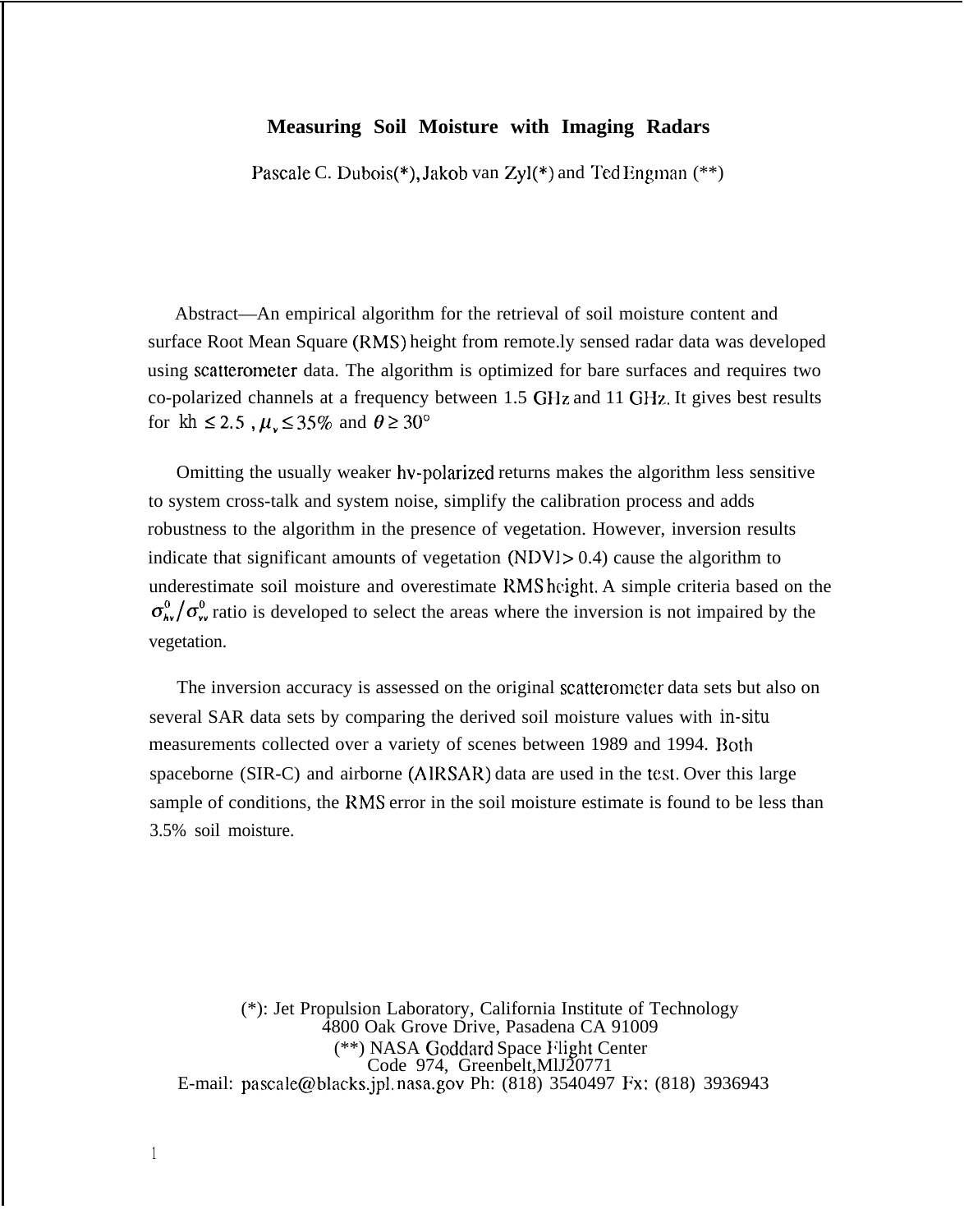## 1. INTRODUCTION

A key element to understanding the nature of global change is the ability to model the two-way interaction between land and atmosphere. Perhaps the most important role that the land surface component performs is the partitioning of incoming radiative energy into sensible and latent heat fluxes. There have been a number of modeling studies that have demonstrated the sensitivity of soil moisture anomalies to climate [ 1 ,2]. Shukla (personal communication) for instance, reports that soil moisture is the second most important forcing function, second only to the sea surface temperature in the midlatitudes, and it becomes the most important forcing function in the summer months.

The role of soil moisture is equally important at smaller scales. Recent studies with mesoscale atmospheric models have similarly demonstrated a sensitivity to spatial gradients of soil moisture. For example, Fast et al.  $[3]$  has shown that moisture gradients can induce thermally induced circulations similar to sca breezes. Chang and Wetzel [4] have concluded that the spatial variations of vegetation and soil moisture affect the surface baroclinic structures through differential heating which in turn indicate the location and intensity of surface dynamic and thermodynamic discontinuities necessary to develop severe storms. In yet another study, Lanicci ct al [5] have shown that dry soil conditions over the southern Great Plains can dynamically interact to alter pre-storm conditions and subsequent convective rainfall patterns. More recently, Betts et al. [6] demonstrated that the initialization of the Global Climate Model Weather Forecast (GCM WF) weather predictions with current soil moisture values can lead to improved rainfall predictions.

In addition to the role of soil moisture in the interactions between the land surface and the atmosphere, soil moisture is a storage of water timewise between rainfall and evaporation that acts as a regulator to one of the more fundamental hydrologic processes, infiltration and runoff production from rainfall and which must be accounted for in any water and energy balances.

Active microwave data has been shown to depend on several natural surface parameters such as dielectric constant [7,8] and surface roughness [9]. The dielectric constant is highly dependent on soil moisture due to the large difference in dielectric constant between dry soil (typical dielectric constants of 2-3) and water (dielectric constant of approximately 80). Estimating soil moisture from active microwave data has received much attention lately, The feasibility of the inversion has been demonstrated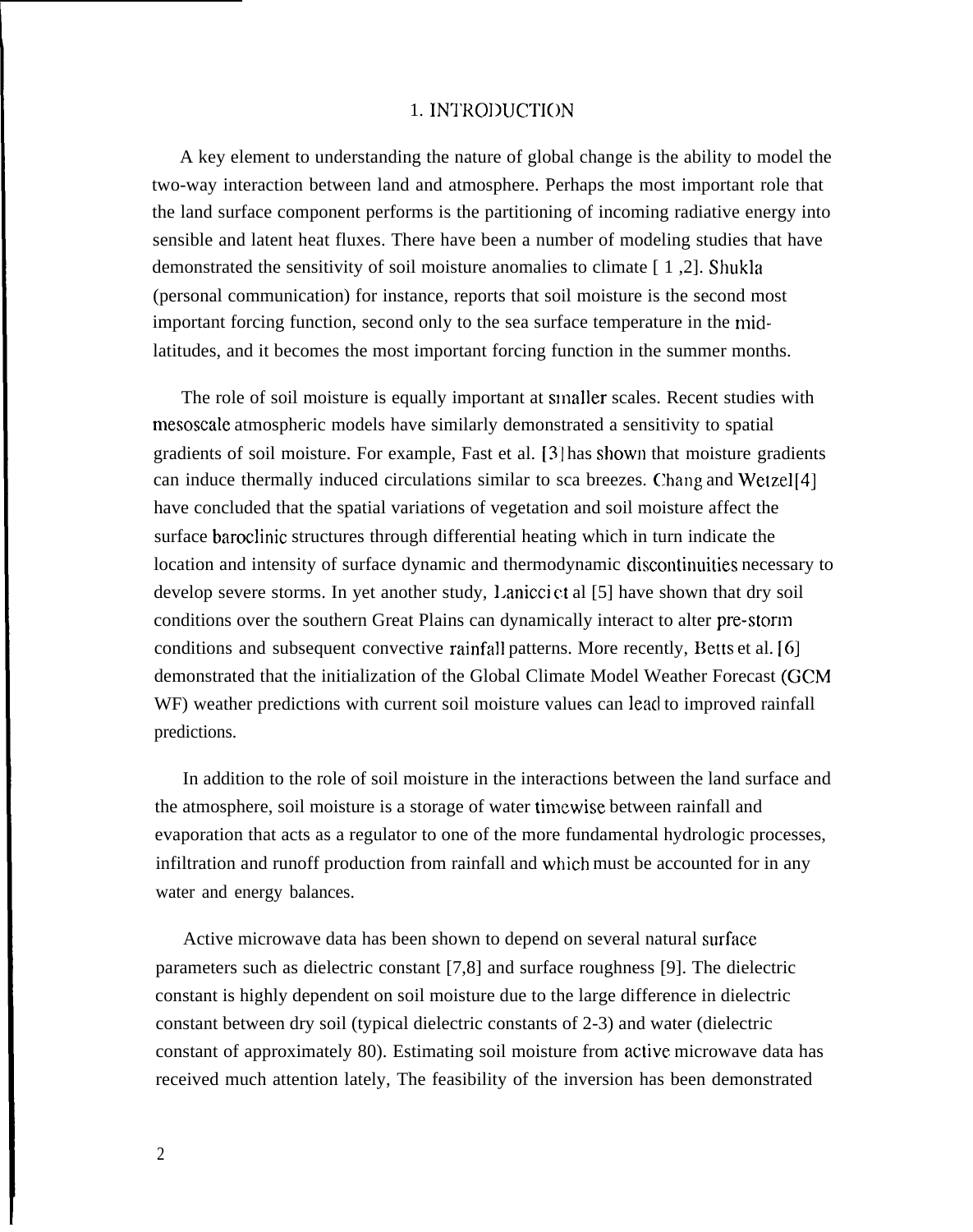in [ 10] for scatterometer data. Because of characteristic high resolution combined with potential global coverage, spaceborne SAR can provide a unique perspective on the spatial and temporal variation in soil moisture both at a relatively high resolution (e.g., gradient of moisture within a field or along the slope of a hill) and at a global scale (features of the order of 10 km). Furthermore, the increased number of SAR systems (AIRSAR, E-SAR, ERS- 1, JERS-1 and SIR-C) togetlier with their good calibration performance has made SAR data more readily available for the quantitative retrieval of soil moist ure.

Theoretical models can predict the general trend of radar backscatter in response to changes in roughness or soil moisture reasonably well; however, they can rarely be used to invert data measured from natural surfaces, mainly because of their complexity or the restrictive assumptions made when deriving them.

To circumvent the difficulties in applying theoretical models to data measured from natural surfaces, an empirical model was developed to infer soil moisture and surface roughness from radar data. In developing this algorithm, several goals were set: 1) The algorithm should be applicable to as wide a data set as possible 2) The calibration requirements on the data created by the algorithm should be practical. 3) The algorithm should be applicable in the presence of low vegetation.

To address the first (and to some extend the second) goal, we developed the algorithm using ground based scatterometer data from the LCX POLARSCAT [11], and the RASAM systems [12]. The variety of sources of training data, with their accompanying differences in calibration accuracies, adds robustness to the algorithm and makes it more applicable to other data sets. The second and third goals dictated the use of only copolarized backscatter coefficients. These signals are ICSS sensitive to system noise and cross-talk than the weaker cross-polarized returns. Also, co-polarized returns are easily calibrated using a variety of calibration targets and devices; something that is not generally true for cross-polarized returns. Finally, the co-polarized returns are affected less by the presence of the vegetation than the cross-polarized terms, providing increased robustness.

The accuracy of the inversion technique is assessed for both scatterometer data and Synthetic Aperture Radar (S AR) (e.g., AIRSAR and SIR-C) data by comparing soil moisture obtained with the inversion technique to *in situ* measurements over bare surfaces. In the case of the imaging radar data, the algorithm was found to underestimate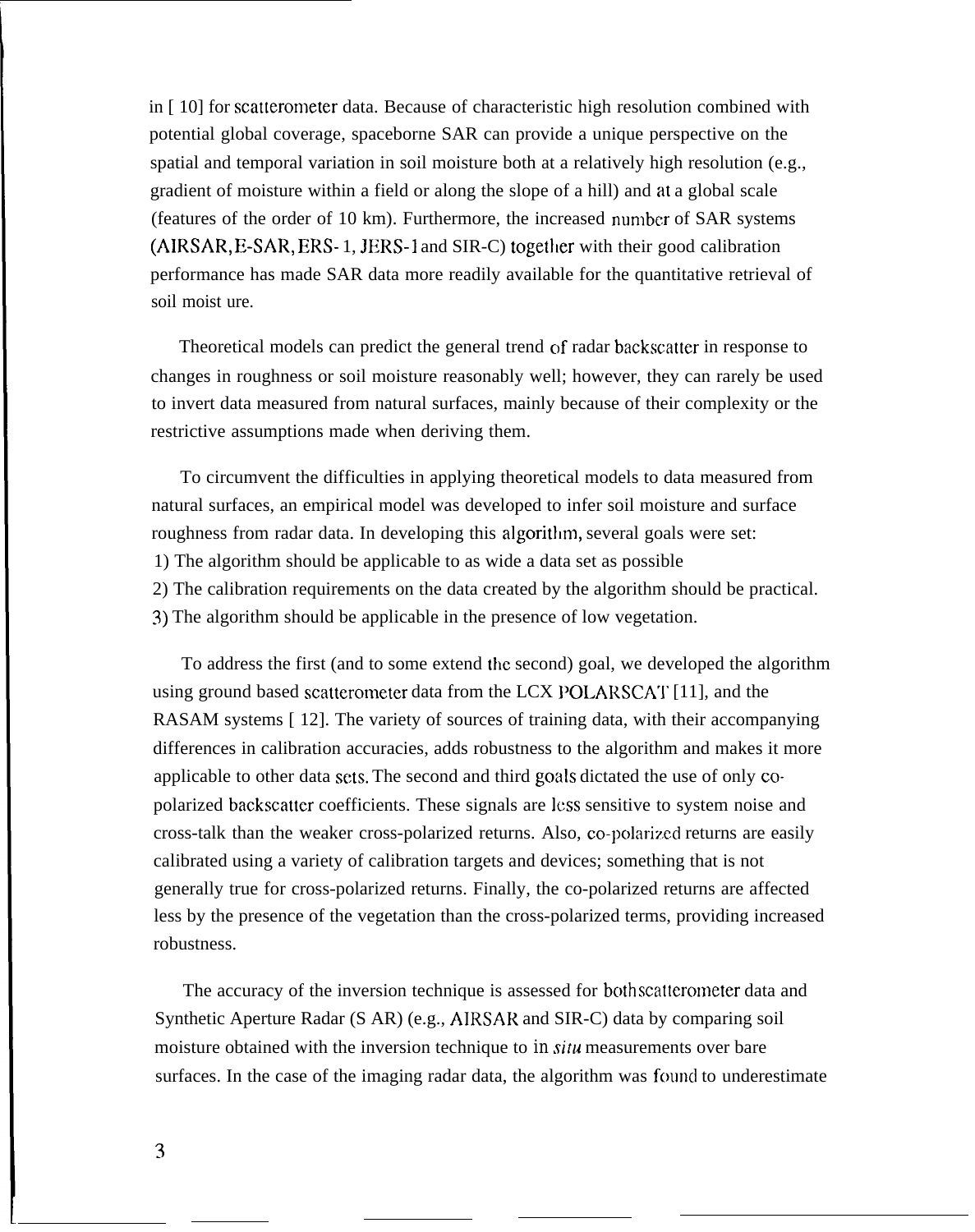the soil moisture in the presence of vegetation. To circumvent this problem, a SAR vegetation index is used to automatically eliminate the heavily vegetated areas where the inversion results are not reliable. The SAR vegetation index is shown to correlate positively to the well-known Normalized Difference Vegetation Index (NDVI).

### II, EXPERIMENTAL DATA AND MODEL DESCRII<sup>Y</sup>I'lON

Two sources of experimental data were used in the derivation of the empirical model. The university of Michigan's LCX POLARSCAT is a truck-mounted network-analyzerbased scatterometer operating at three frequencies 1.25,4.75 and 9.5 GIIz. A complete description of the instrument can be found in  $[11]$ , The POLARSCAT data set  $[10]$  used in this study includes the co- and cross-polarized (hh, vv and hv) backscatters for four surfaces. At least ten roughness profiles were acquired over each of the four surfaces by using a laser profilometer mounted on an X-Y table with a 2,5 mm horizontal resolution and a  $2 \text{ mm}$  vertical accuracy over a length of  $1 \text{ meter}$ . Using these surface profiles, a RMS height was computed for each of the four surfaces. The university of Michigan team also measured the dielectric constant of the soil surfaces using a C-band fieldportable dielectric probe (PDP) [13] at the top surface and at a depth of 4 cm. The dielectric constant (E) was converted to volumetric soil moisture ( $\mu_{\nu}$ ) through a set of empirical curves [ 14]. An average value representing, the soil moisture for the O-4 cm layer was computed and the soil density was determined from soil samples with known volumes. The data set consists of measurements over four surfaces with RMS height varying from 0.32 cm to 3.02 cm. The resulting electromagnetic roughnesses cover a wide range of value from kh = 0.1 to kh = 6.01 (where  $k = 2\pi/\lambda$  is the wave number,  $\lambda$ is the wavelength and h is the RMS height). For each surface, two wetness states were studied: a relatively dry condition with volumetric soil moisture ranging from 0.14 to 0.19 and a relative] y wet condition with volumetric soil moisture ranging from .20 to .31. The scatterometer measurements were acquired every  $10^{\circ}$  between  $10^{\circ}$  and  $70^{\circ}$ . Table 1 summarizes the ground truth for the POLARSCAT data.

The university of Berne's RASAM is a truck-mounted radiometer-scatterometer with the scatterometer system operating at six frequencies between 2.5 GHz and 11 GHz. A complete description of the instrument can be found in  $[15]$ . The RASAM data set  $[12]$ includes measurements of the hh, vv, hv and vh-polarized backscattering coefficients over a variety of surfaces. Only bare surfaces were selected for this study. Among bare surfaces, furrowed fields were excluded to avoid the significant enhanced scattering occurring when the furrows are almost perpendicular to the plane of the incident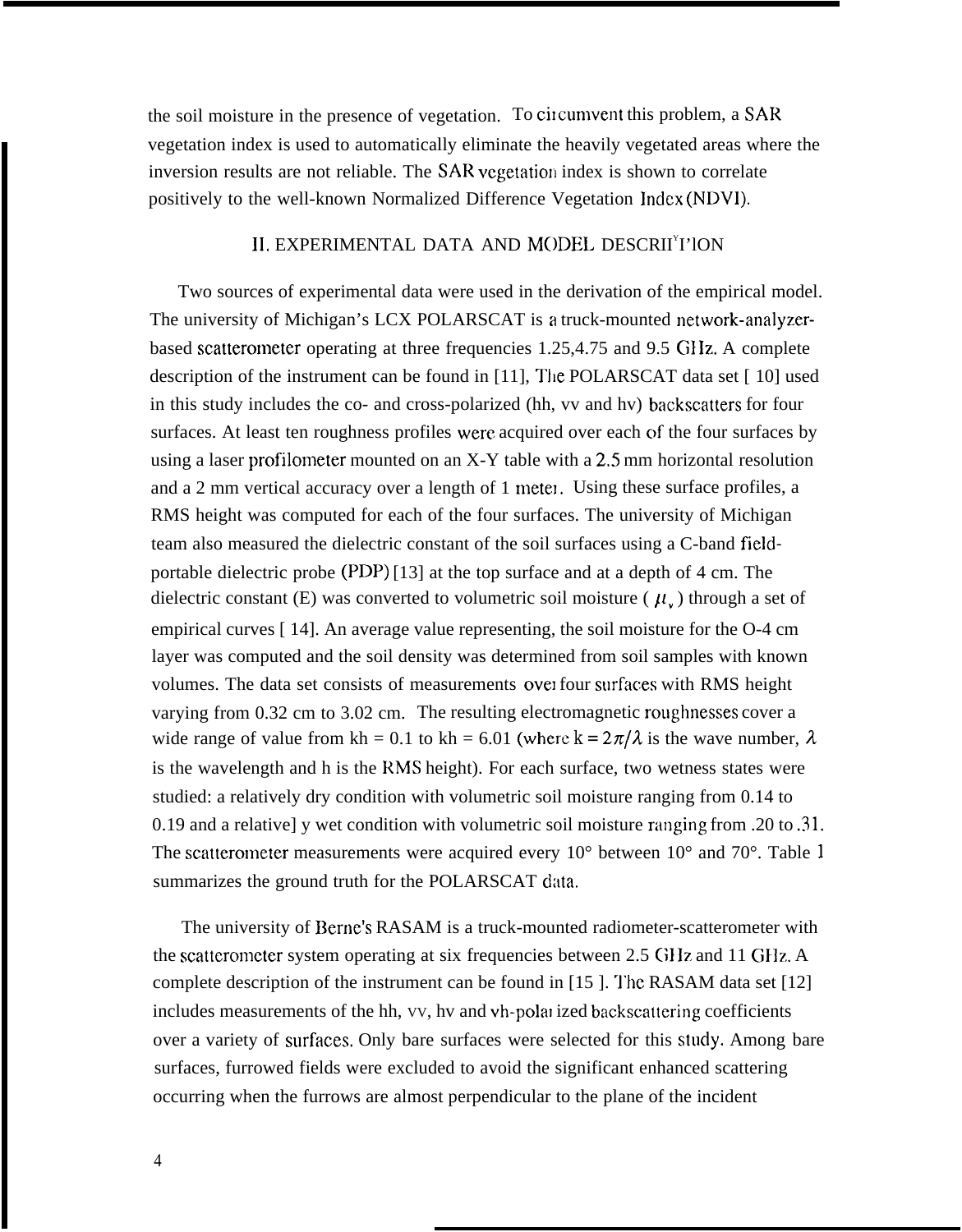electromagnetic wave [16, 17] (the angle between the. radar incident plane and the furrows was not available in the report). For each field, several surface profiles were acquired with a laser profilometer [18] with a horizontal spacing of 0.5 mm and a vertical accuracy of 0.1 mm. A surface RMS height is derived from these profiles after proper detrending. Furthermore, gravimetric soil samples and soil density measurements were collected to characterize the volumetric soil moisture corresponding to the O-4 cm top soil layer. 'I'he gravimetric sand fraction and clay fraction were also determined. The selected RASAM data set consists of measurements over eight surfaces with RMS height varying from 0.57 cm to 1.12 cm. The resulting electromagnetic rough nesses cover values ranging from kh = 0.3 to kh = 2.6. The volumetric soil moist ure ranges from 0.17 to 0.28. The backscatter measurements were made every 10° between 30° and 60°. Table 2 summarizes the bare surface characteristics.

Using these two data sets, an empirical model was derived to describe the copolarized backscatter coefficients of bare surfaces as a function of surface roughness, dielectric constant, incidence angle and frequency. The dielectric constant is the parameter sensitive to volumetric soil moisture, The hh-polarized and vv-polarized backscattering coefficients  $\sigma_{hh}^{\circ}$  and  $\sigma_{vv}^{\circ}$  were empirically found to follow these two equations:

$$
\sigma_{hh}^0 = \frac{0.275 \text{ COS } \theta^{-5}}{\sin \theta^{5}} 100^{\circ} 28 \text{cuno} (-\sin \theta) 142.07
$$
  

$$
\sigma_{vv}^0 = 10^{-2.5} \frac{\text{COS } \theta^{3}}{\sin \theta^{3}} 10^{0.46 \mathcal{E} \tan \theta} (kh \sin \theta)^{1.1} \lambda^{0.7}
$$
 (1)

where  $\theta$  is the incidence angle,  $\varepsilon$  is the real part of the dielectric constant, *h* is the RMS height of the surface, *k* is the wave number and  $\lambda$  is the wavelength in cm. These two relations are valid for frequencies varying between 1.5 and 11 GIIz, for surfaces with roughness ranging from 0.3 to 3 cm RMS height (the range of the training data set) and for incidence angle between 30° and 65°.

The general backscatter behavior with roughness is similar to the trend predicted by the small perturbation model and the physical optics model [19]. The backscatters decrease with increasing incidence angle and with decreasing roughness. The small perturbation model predicts the following hh - and vv-polarized backscatter:  $\sigma_{hh}^0 = 8k^4h^2\cos^4\theta W(2k\sin\theta)\left[\alpha_{hh}(\theta)\right]^2$ 

(2)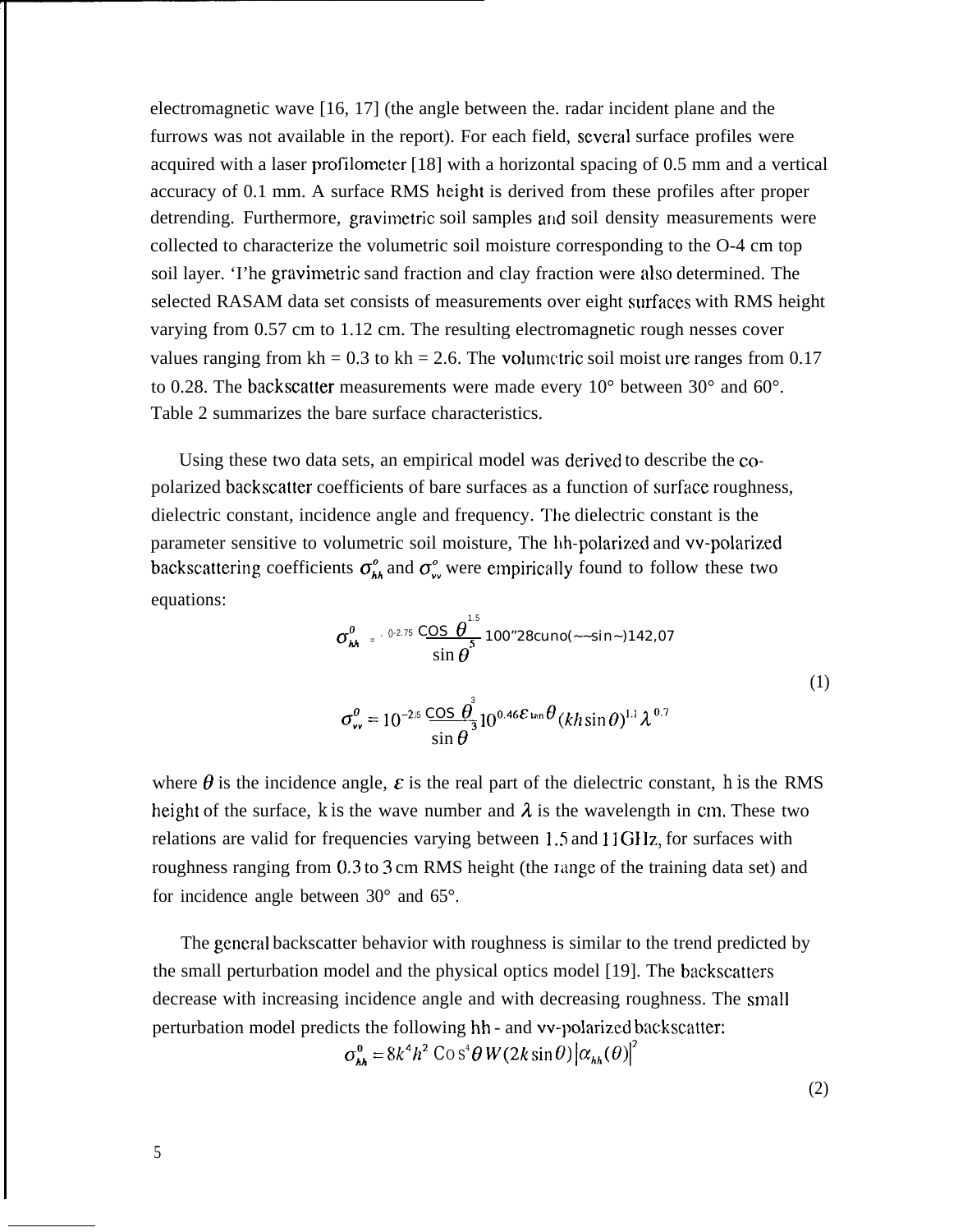$$
\sigma_{vv}^0 = 8k^4h^2\cos^4\theta W(2k\sin\theta)\left|\alpha_{vv}(\theta)\right|^2
$$

with  
\n
$$
\alpha_{hh}(\theta) = \frac{(\varepsilon - 1)}{\left(\cos \theta + \sqrt{\varepsilon - \sin^2 \theta}\right)^2}
$$
\n
$$
\alpha_{vv}(e) = \frac{(\varepsilon - 1)(8(1 + \sin 2\theta) - \sin 2\theta)}{\left(\cos \theta + \sqrt{\varepsilon - \sin^2 \theta}\right)^2}
$$
\n(3)

where *W* is the surface roughness spectrum.

In the case of an exponential correlation function, the roughness spectrum *W* takes the following form:

$$
W(2k \sin \theta) = \frac{1}{271} \frac{l^2}{\left(1 + 4k^2 \sin^2 \theta \, l^2\right)^{1.5}}
$$
 (5)

where  *is the correlation length of the surface.* 

When  $2k \sin \theta >> 1$ , (5) can be written as:

$$
W(2k\sin\theta) \approx \frac{1}{2\pi} \frac{1}{8k^3 \sin^3\theta} \tag{6}
$$

It results that:

$$
\sigma_{hh}^{0} \cong C_{1} \frac{2h}{l} \frac{\cos^{4} \theta}{\sin^{4} \theta} \left| \alpha_{hh}(\theta) \right|^{2} kh \sin \theta
$$
\n
$$
\sigma_{vv}^{0} \cong C_{2} \frac{2h}{l} \frac{\cos^{4} \theta}{\sin^{4} \theta} \left| \alpha_{vv}(\theta) \right|^{2} kh \sin \theta
$$
\n(7)

where  $C_1$  and  $C_2$  are two constants.

In both the empirical model and the small perturbation model, the RMS height of the surface is introduced via the khsin  $\theta$  factor which is the dimensionless form of the projected roughness on the wave incident plane. The power of this parameter in the empirical model (1.4 and 1.1 for respectively  $\sigma_{hh}^{\circ}$  and  $\sigma_{vv}^{\circ}$ ) is close to the power 1 for both  $\sigma_{hk}^{\circ}$  and  $\sigma_{vv}^{\circ}$  in the case of the small perturbation model with an exponential correlation function.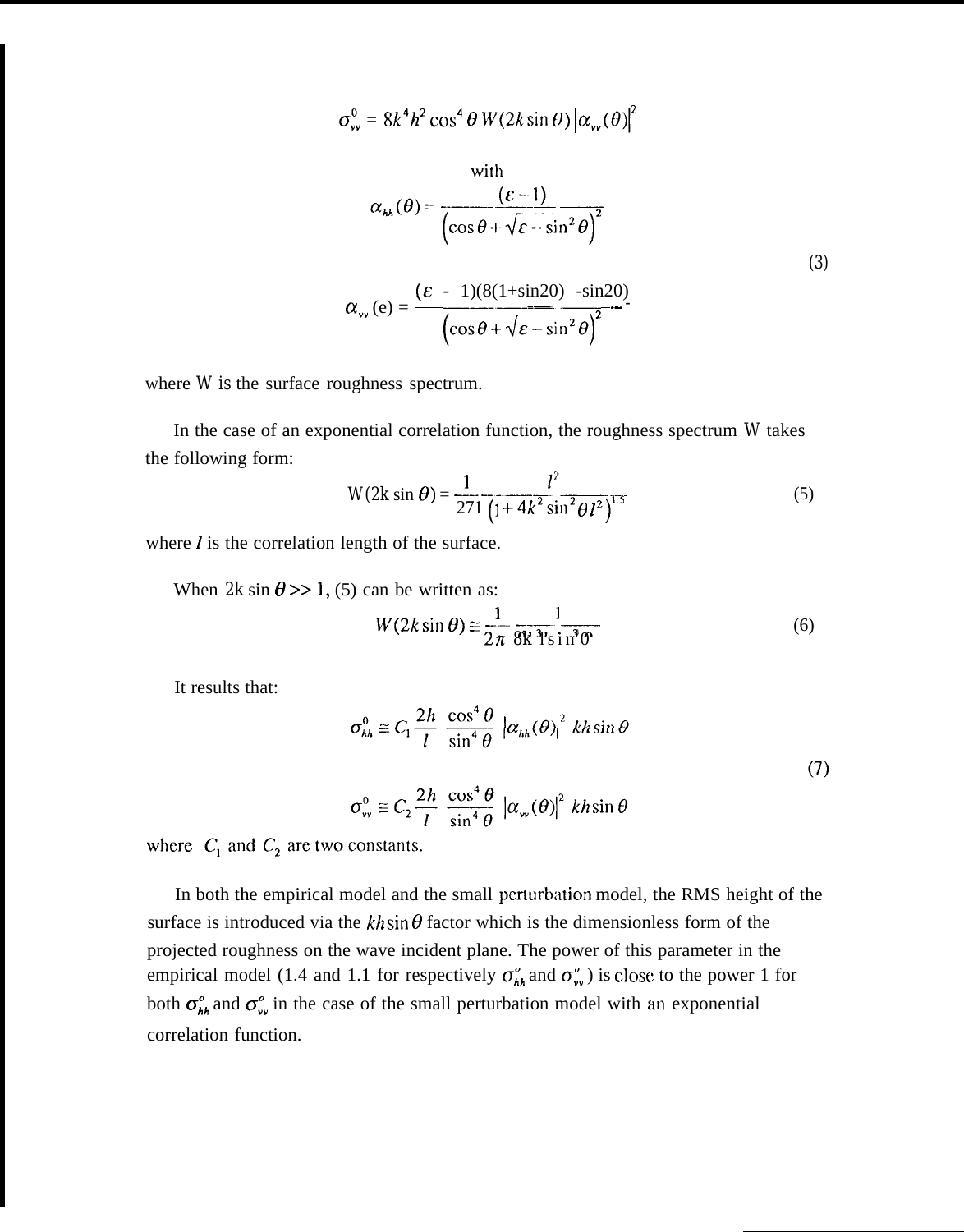Note that the model described in (1) does not follow the SPM model even in the case of very smooth sufidces: Our expressions in ( 1 ) do predict that as the roughness increases, the ratio  $\sigma_{\mu}^{0}/\sigma_{\nu}^{0}$  will also increase due to the difference. in the power of *kh* sin  $\theta$  whereas the SPM model results in a  $\sigma_{hh}^0/\sigma_{vv}^0$  ratio that does not depend on the roughness. This increasing trend is to be expected considering that very rough surfaces have the same backscatter at hh and vv-polarizations according to the geometrical optics model. However, we note that for very large values of  $kh \sin \theta$ ,  $\sigma_{hh}^{\circ}$  will become larger than  $\sigma_{\nu}^{\circ}$ , contrary to what is predicted by most theoretical models (except Physical Optics model) and contrary to what has been observed on SAR data. Restricting the validity of the model to  $kh \leq 2.5$  and  $\theta \geq 30^{\circ}$  will ensure that (he  $\sigma_{kh}^0/\sigma_{v}^0$  ratio is always less than 1 in agreement to what is observed in the data. Until more data becomes available, we are unable to refine ( 1 ) to describe the backscatter of rougher surfaces at an incidence angle smaller than 30°. We note, however that the natural surfaces that we appl y the algorithm to, rarely exceed  $kh = 2.5$  (corresponding for 1.-band to a RMS height of 10 cm)

In (1), the backscatters as well as the  $\sigma_{kk}^0/\sigma_{\nu}^0$  decrease with increasing dielectric constant. Furthermore, because of the tan 0 multiplicative factor, the dielectric constant has a weaker effect at smaller incidence angles. These trends are qualitatively in agreement with both the small perturbation model and the physical optics model.

# 111. SCATTEROMETER RESULTS

From the  $\sigma_{hh}^0$  and  $\sigma_{vv}^0$  measurements and the empirical model described in (1), one can easily compute the relative dielectric constant of the soil  $\varepsilon$ , and the RMS height of the surface h. The conversion from dielectric constant to volumetric soil moisture is done using a set of empirical formulas [ 14] describing how the dielectric constant varies with soil texture. Figure 1 presents the values of soil moisture and surface roughness estimated from the backscatter values versus the *in-situ* measurements for the POLARSCAT data. Each point on the plot corresponds to one surface and one wetness condition where the soil moisture (RMS height) is the average soil moisture (RMS height) estimated over the different incidence angles and different frequencies. The straight diagonal line describes a perfect inversion algorithm where the estimated values match exactly the measured values. Deviations away from this line are errors. The RMS errors are 4.5% for the estimates of soil moisture and *0.34* cm for the estimate of the RMS height.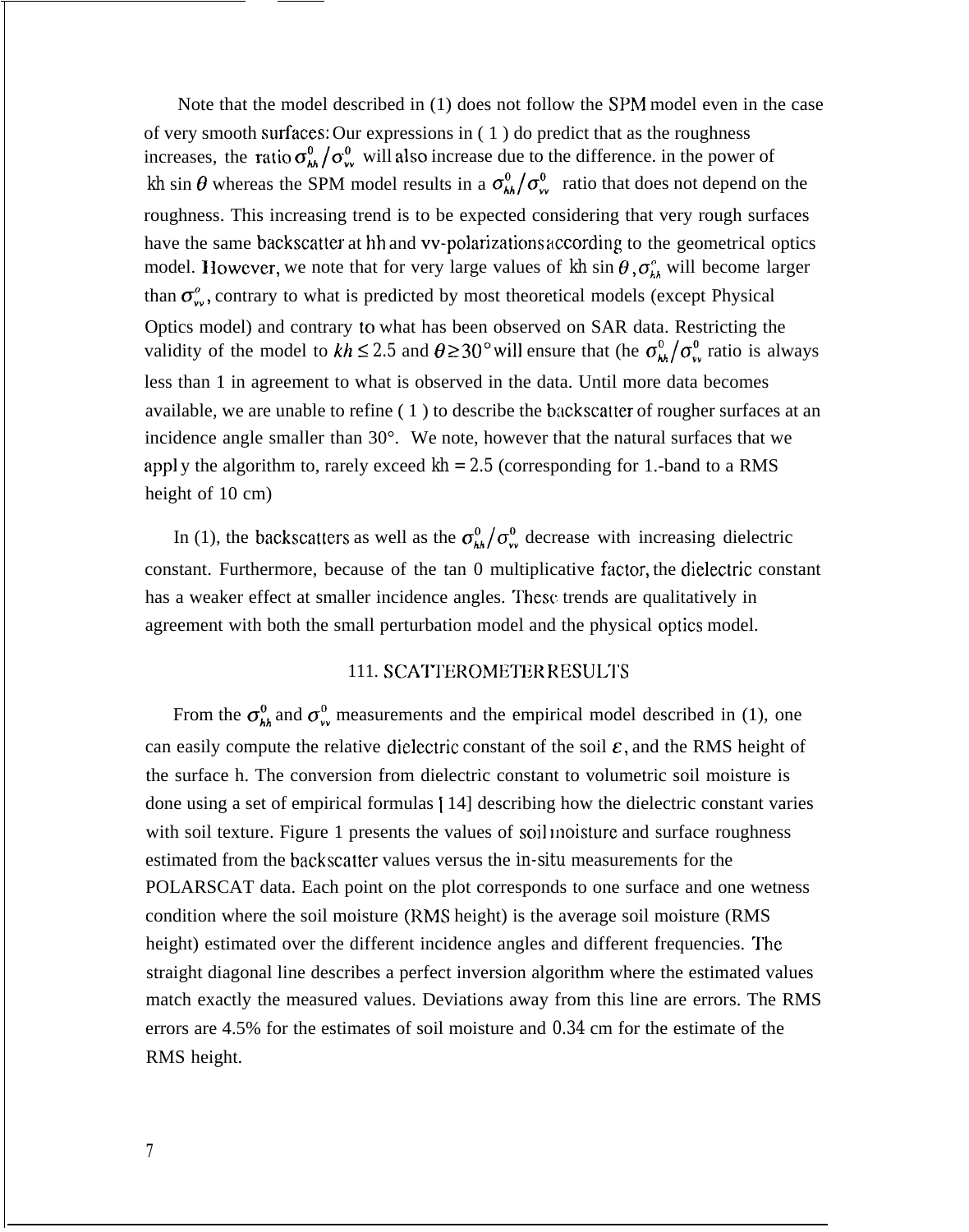## IV. EFFECTS OF VEGETATION

The accuracy of the inversion when applied to other datasets depends on two factors: 1) The presence of vegetation 2) the calibration of the radar system. These two effects are investigated in the following paragraphs.

The inversion method was derived from data collected over bare surfaces. It relies on the co-polarized channels and does not use the cross-volarized channels. This has several advantages. The first advantage is that the co-polarized channels can be calibrated directly with passive targets like corner reflectors, The cross-polarized channel calibration is usually derived from measurement of the co-polarized channels [20] and as a result is less accurate than the calibration on the co-polarized channels. The second advantage is the usually higher signal-to-noise ratio in the co-polarized channels than in the cross-polarized channels. Finally, vegetation is known to have a relative strong effect on the cross-polarized channel [21,22]. One of the main effects of vegetation is to introduce a volume scattering term in both the co- and the cross-polarized channels. This effect is relatively large for the cross-polarized channel. It can therefore be expected that an inversion algorithm relying on the co-polarized channels will be more robust to presence of vegetation than one relying on both the cross and the co-polarized channels. Nevertheless, for a significant amount of vegetation, the backscatter of the vegetated surface is higher than that of a bare surface and the  $\sigma_{hh}^{0}/\sigma_{vv}^{0}$  ratio is closer to 1. The expressions in (1) predict that the higher backscatter caused by the vegetation can be interpreted as either an increase in roughness or an increase in dielectric constant. I lowever, an increase in the dielectric constant would correspond to a decrease in the  $\sigma_{hh}^{0}/\sigma_{v}^{0}$  ratio whereas vegetation causes an increase in the co-polarized ratio. Therefore, the presence of vegetation will result in an overestimated surface roughness and an underestimated soil moisture.

Active microwave sensors have been shown to be a good discriminator for biomass [21], This capability can be used to select the areas with low vegetation cover where the inversion can be applied. In Figure 2, the L-band  $\sigma_{\nu}^0/\sigma_{\nu}^0$  ratio image of data acquired over Chickasha, Oklahoma is presented together with a SPOT derived Normalized Difference Vegetation Index (NDVI) image [23,24] over the same area. Overall, a pixelto-pixel comparison between the two indices provides the regression curve plotted in Figure 3. This curve shows that the L-band parameter does not have a good sensitivity to vegetation with NDV1 below 0.2. This indicates that when the vegetation is very sparse, the scattering at L-band is dominated by interactions with the underlying surface and not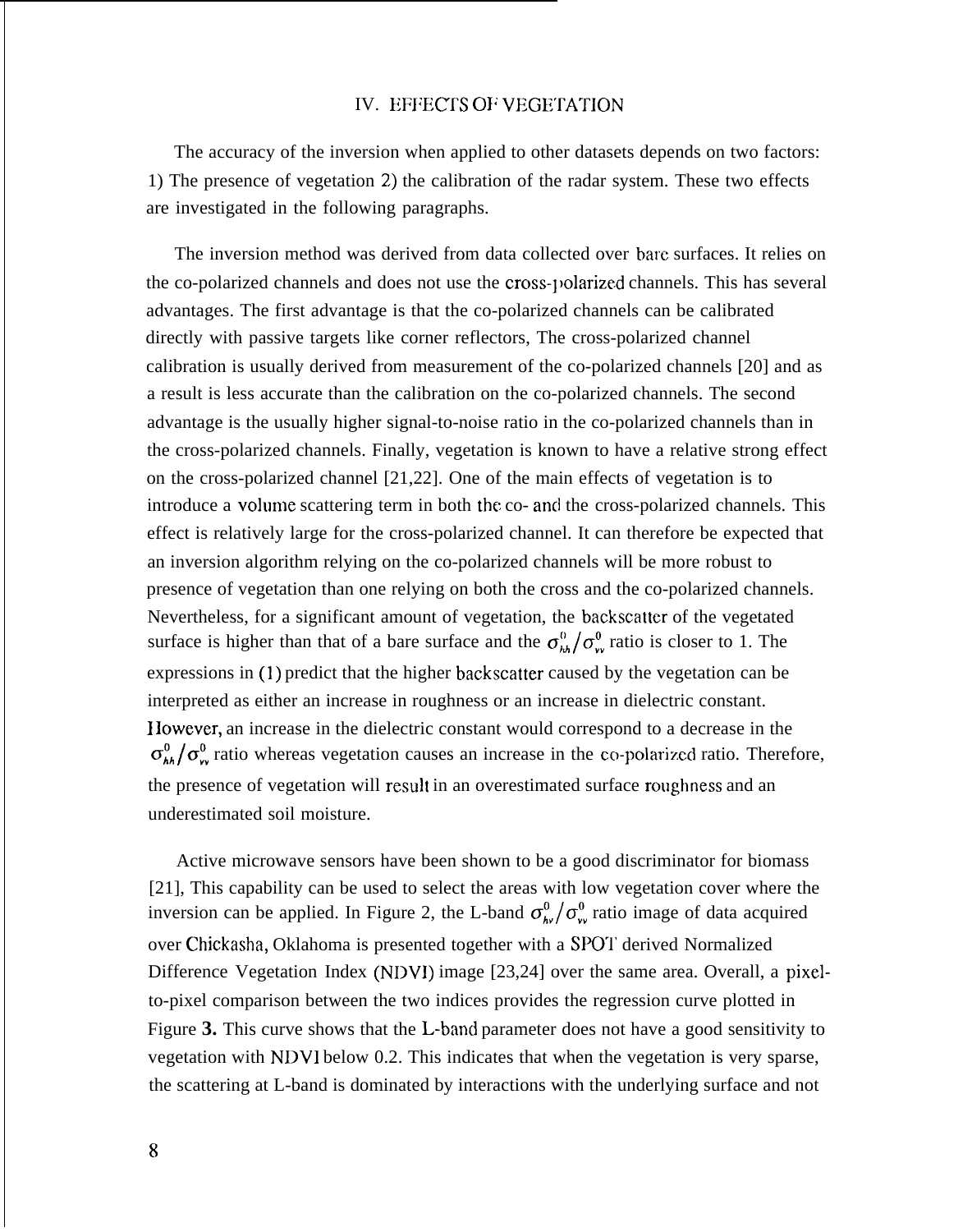with the vegetation. The regression curve stops at NI VI 0.6 because few pixels in the SPOT image exceed 0.6. As expected, the correspondence between the two indices is noisy with a wide standard deviation (also displayed in Figure 3). Nevertheless, the curve indicates a definite correlation between the two indices confirming the potential of the  $\sigma_{\mathbf{v}}^0/\sigma_{\mathbf{v}}^0$  ratio to be a good vegetation index.

The question is how to decide which level of the  $\sigma_{\theta}^0/\sigma_{\theta}^0$  ratio above which the area vegetation cover is too thick for the inversion to apply. The inversion algorithm was tested over a scene for which the soil moisture was known to be uniformly saturated as the data were acquired following an intense rainy period. Blindly app] ying the algorithm to all pixels in the image indicated that for the vegetated areas in the image, the algorithm underestimated the moist ure. Furthermore, the areas where the algori thm predicted drier conditions were well correlated with areas with high I -band  $\sigma_{hv}^0/\sigma_{vv}^0$  ratio. We found that masking out the areas for which the L-band  $\sigma_{\lambda\nu}^0/\sigma_{\nu\nu}^0$  ratio is greater than -11 dB, results in a soil moisture image in which the algorithm estimates consistently wet conditions everywhere. No further tests could be done to validate this result over other scenes and different vegetation types by lack of ground truth. } lowcver, it is in agreement with other related studies. For bare surfaces, the  $\sigma_{\nu}^0/\sigma_{\nu}^0$  ratio was shown to saturate at around -10 dB for surfaces with  $kh > 3$  [10]. Therefore, if we mask areas with the ratio  $\sigma_{\mathbf{k}\nu}^0/\sigma_{\mathbf{v}\nu}^0$  larger than -11 dB as too heavily vegetated for the algorithm to apply, it follows that few bare surfaces would be masked out and be mistaken for vegetated surfaces. Those bare surfaces that are mistaken as being too heavily vegetated will most likely be too rough (recall that we prefer to apply our algorithm to surfaces with *kh < 2.5)* to provide accurate results. As an aside, note that according to Figure 3, the  $\sigma_{\nu\nu}^0/\sigma_{\nu\nu}^0$ ratio is only sensitive to vegetation for NDVI larger than 0.2. A ratio  $\sigma_{av}^{\text{o}}/\sigma_{vx}^{\text{o}}$  of -11 dB corresponds to an NDVI of  $0.4$  (see Figure 3). This again indicates that the co-polarized channels are less sensitive to vegetation than the cross polarized channels, and that the inversion could be applied to surfaces with NDV1 as high as 0.4.

### V. EFFECT OF CALIBRATION ERRORS

Two different calibration requirements on the radar system need to be considered: the absolute calibration and the relative calibration. An absolute calibration error can be modeled as a multiplicative factor affecting both  $\sigma_{hk}^0$  and  $\sigma_{w}^0$ . A relative calibration error can be modeled as a multiplicative factor to be applied to  $\sigma_{hh}^{0}/\sigma_{vv}^{0}$ .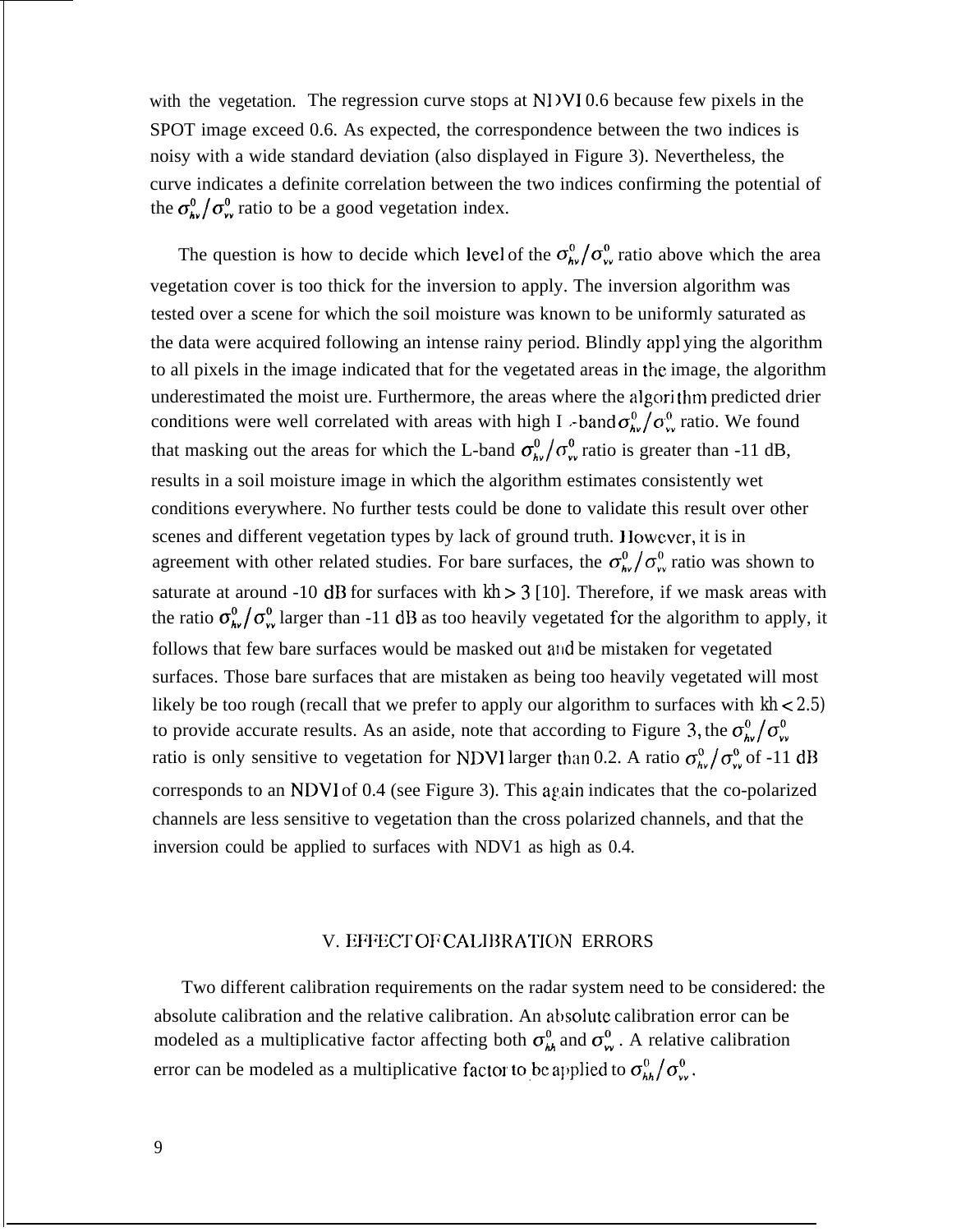To assess the calibration requirements on the radal system, one may consider a surface with a known RMS height and soil moisture (dielectric constant). The corresponding  $\sigma_{kk}^0$  and  $\sigma_{yy}^0$  can then be computed using (1) and perturbed by the calibration errors as follows:

$$
\hat{\sigma}_{hh}^{0} = C_{a} \sqrt{C_{r}} \sigma_{hh}^{0}
$$
\n
$$
\hat{\sigma}_{vv}^{0} = C_{a} / \sqrt{C_{r}} \sigma_{vv}^{0}
$$
\n(8)

where  $C_a$  is the absolute calibration error and C, is the relative calibration error. The values of  $\hat{\sigma}^0$  can be used to compute an estimate soil moisture and surface roughness to be compared with the original soil moisture and surface roughness.

Figure 4a and 4b represent respectively how the estimates of soil moisture  $\mu_{\nu}$ (derived from  $\hat{\sigma}_{hh}^0$  and  $\hat{\sigma}_{vv}^0$ ) vary when an absolute (with  $C_r = 0$ ), relative (with  $C_a = 0$ ) calibration error is introduced for different incidence angles, These Figures show that the inversion is more robust lo calibration errors at larger incidence angle: the error introduced by the same calibration error results in a larger error in the estimation of the soil moisture at 30° than at 60°. The error is also more sensitive to relative than absolute calibration. An error in the soil moisture estimation of 3.5% at  $45^{\circ}$  corresponds to a 0.5 dB error in the relative calibration or to a 2 dB absc)lute calibration error.

The fully-polarized JPL/NASA Airborne SAR system AIRSAR operates at C-, L- and P-bands [25]. The SIR-C SAR is a spaceborne imaging radar operating at C- and L-band with a full polarization option. Both systems are producing calibrated images as standard products, The absolute and relative calibration accuracy obtained for each sensor are listed in the Table 3 [26,27 ,28] For the SIR-C sensor, the evaluation of the calibration accuracy is still in progress and the pre-mission calibration requirements are listed in the table, although early results indicate that the requirements will be met by the data. The validity of these numbers covers all the scenes and it does not require the presence of inscene calibration targets, The comparison of Figure 4 and Table 3 indicates that the calibration requirements dictated by the inversion for a 4% accuracy in soil moisture estimate are met by both the AIRSAR and the SIR-C sensor, except for the P-band AIRSAR data. It should therefore be possible to derive accurate soil moisture maps for the data provided operationally by these sensors,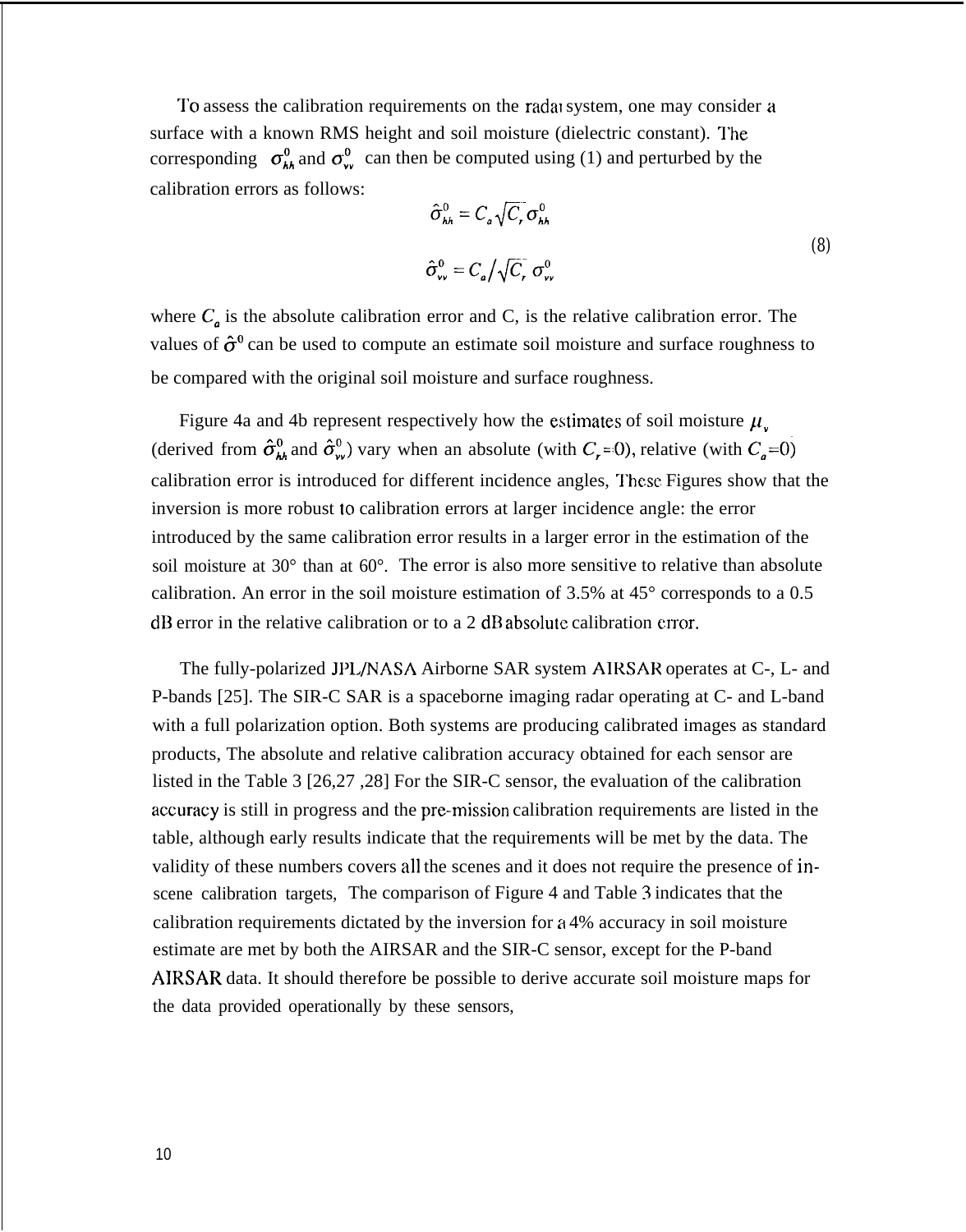### VI. SAR DATA INVERSION

The inversion technique was applied to AIRSAR and SIR-C images. For both datasets, the images were first segmented into two classes according to the  $\sigma_{\mu\nu}^0/\sigma_{\nu\nu}^0$  ratio. The inversion was applied to the class corresponding to the sparser vegetation cover, i.e., for which the  $\sigma_{\theta\nu}^0/\sigma_{\nu}^0$  ratio was less than -11 dB. The inversion was applied to the Lband data only. For sparsely vegetated fields, the vegetation is known to be more transparent at L-band than at C-band and P-band calibration is not quite good enough to provide reliable soil moisture maps.

The inversion technique was first applied to Washita'92 AIRSAR data. The Washita<sup>'92</sup> [29] and Washita '94 are field campaigns designed to provide ground truth soil moisture data and the supporting hydrologic data for microwave remote sensing algorithm development and hydrologic studies with a focus on remotely sensed soil moisture. The USDA ARS Little Washita Watershed was selected for these efforts because of the extensive hydrologic research that has been conducted therein the past, and the ongoing hydrologic data collection efforts. The Little Washita Watershed is a 610 square km drainage basin situated in the southern part of the Great Plains in southwest Oklahoma. The climate is classified as moist and subhumid with an average annual rainfall of about 640 mm. During the field campaigns, extensive soil moisture measurements were taken, surface roughness data obtained, and vegetation cover was characterized and sampled. Washita'92 was a multisensory Aircraft Campaign (MAC) conducted from June 10 to June 18, 1992. The observations followed a period a heavy rain so that the conditions on June 10 were very wet with standing water and saturated soils fairly common. No further rain fell during the next nine days and we were able to follow a drying pattern. SAR data were collected with the JPL AIRSAR, flying on a DC-8 aircraft. Aircraft and extensive field data were collected each day during this period except for June 15 which was an aircraft crew rest day.

The area covered in Figure 5 is around 8 km by 10 km. It was imaged by the AIRSAR system on six different days between June 10 and June 18, 1992. The six Lband images were processed by the AIRSAR operational processor providing calibrated data sets. All the images, initially in slant range projection were transformed into a ground range projection [30] and the five successive data sets were registered to the June 10 data take [31] to allow an easy comparison. An L-band hh irnagc is displayed at the lower right corner. The AGO02 bare field is outlined in the image. This field was extensively studied during the experiment. The six color images were obtained by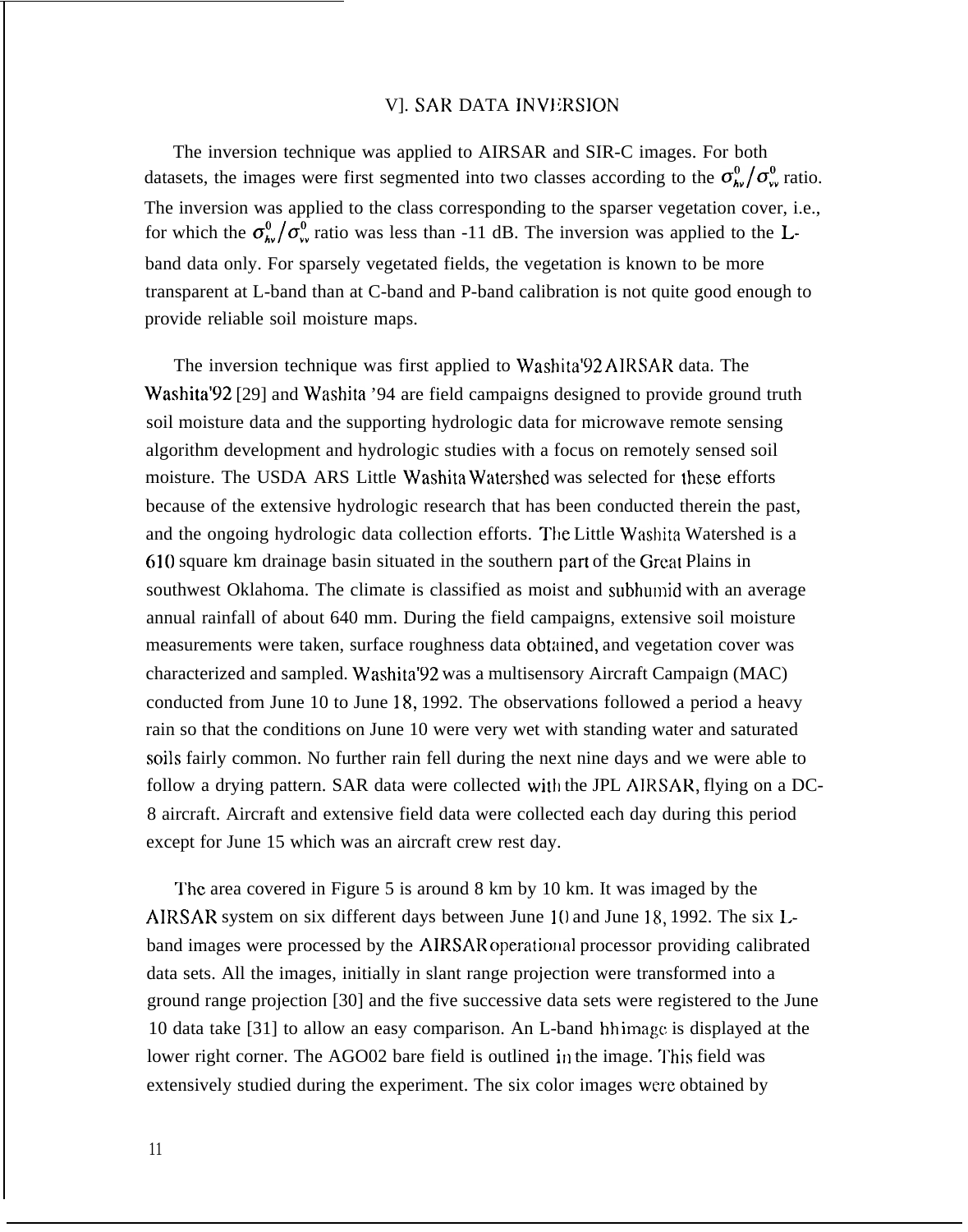inverting the L-band data acquired on the corresponding days. The dielectric constant maps were translated into soil moisture maps using the Hallikainen empirical curves [14]. The black areas in the soil moisture maps indicate areas where the vegetation cover is too thick for the inversion to be reliable. The blue areas correspond to the wettest conditions, the yellow areas to dry conditions and the green areas to intermediate soil moistures. The sequence of soil moisture maps clearly shows the drying occurring during the eight days, i.e. the color of the soil moisture map is changing towards the yellows. The scatter plot is a comparison between the *in-situ* measurements and the estimated values of soil moisture over the AGO02 field. If the algorithm was perfect, tile points would fall on the diagonal dashed line. The RMS error of the soil moisture estimate is 1.696. It is noteworthy that the top of the soil moisture maps have a band where the soil moisture is significantly greater than in the rest of the image. It corresponds to an area for which the incidence angle is less than 30° and where the inversion is not working optimally.

In Figure 6, the RMS height maps corresponding to the six datatakes described in the preceding paragraph are displayed. As expected, the 6 maps are similar and indicate no trend in roughness changes. The scatter plot shows a good agreement between measured and estimated RMS heights with an RMS error of 0.15 cm. In the right part of the top half image of the June 18 roughness map, a rough (red) rectangular field is clearly visible. This field appears smooth (blue) on the five preceding dates and it is suspected that this field was plowed between June 16 and June 18.

Washita'94 was an aircraft and shuttle experiment that occurred between April 9 and April 18 in which the shuttle took data on April 11 through 17 and the AIRSAR on April 10 and 11. Two of the sampled fields where data is already available are in the radar scene and meet the low vegetation criteria described earlier. The results from the inversion are included in Table 4 both for SIR-C and for AIRSAR, We note that AIRSAR derived soil moistures are very close to the SIR-C derived values. The measured roughness for Field 12 and Field 15 are not yet available. SIR-C acquired data again over the same area on April 15, 1992. Figure 7 displays the soil moisture map derived from the two SIR-C data sets both calibrated with the same calibration factors. Between April 10 and April 15, no rain occurred in the Chickasha area and the fields dried considerably from a 20% down to a 10 % soil moisture, Figure 7 clearly shows the drying trend between the two datasets.

The soil moisture inversion algorithm was also applied to an Al RSAR dataset acquired over Spain in the summer of 91. The data acquisition campaign was part of the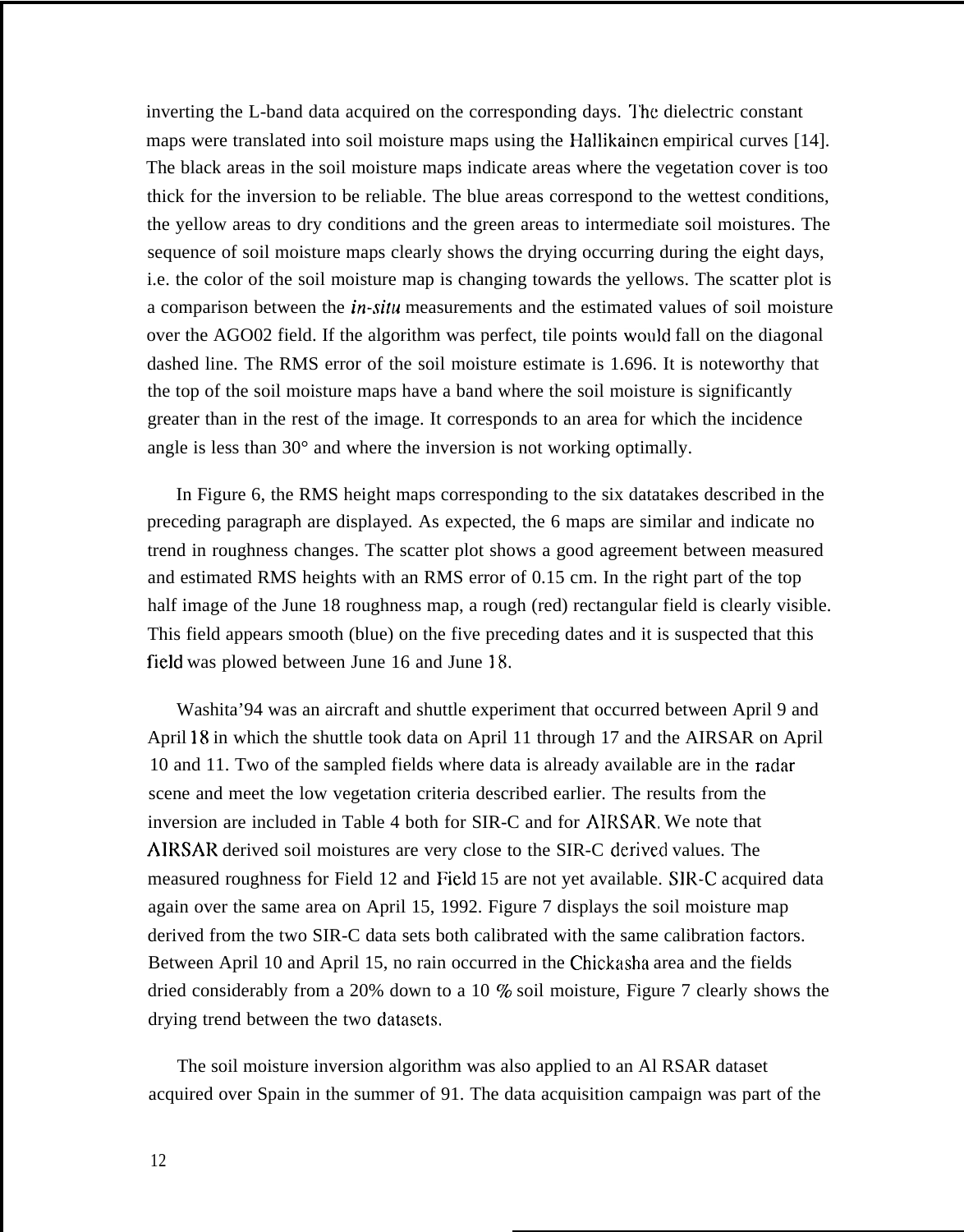Hydrological and Atmospheric Pilot EXperiment (HAPEX) of the European project on Climate and I hydrological Interactions between vegetation, Atmosphere and Land surfaces (ECHIVAL) [32]. The ECHIVAL Field Experiment in Desertification threatened Area (EFEDA) main objective was to study the land-atmosphere-vegetation interactions in a semi-arid climate. It took place in an agricultural area west of Albacete, "La Mancha, Spain. The AIRSAR data were acquired on June 19, 1991. At the same time, a large ground truth effort was taking place in the area [33]. Three of the sampled fields are in the radar scene and meet the low vegetation criteria described earlier. The results from the inversion are included in Table 4.

Table 4 summarizes the validation study of the inversion by listing all the in-situ measurements of soil moisture and surface roughness when available compared to the SAR estimated values. Figure 9 displays the estimated soil moisture versus the measured value. The overall RMS error indicates that soil moisture can be estimated in percent within  $\pm 3.5\%$ .

#### VII. CONCLUSIONS

We presented an empirical algorithm to infer soil moisture from imaging radar data over bare surfaces using two co-polarized radar cross-section measurements. The algorithm was developed with scatterometer data, and tested with several data sets acquired with the AIRSAR system, and we also presented the first soil moisture images derived from spaceborne SIR-C SAR data. A comparison with in situ data shows that the algorithm infers soil moisture with an accuracy of better than 4 %. Best results are achieved when the surface roughness is such that  $kh < 2.5$  (1 O cm RMS height for Lband) and the incidence angle is larger than 30 degrees.

We also quantified the calibration requirements of the algorithm. If soil moisture must be retrieved with an accuracy better than 4 %, the radar data must be calibrated to within 2 dB absolute and 0.5 dB relative between the two co-polarized channels; current operational multipolarization SAR systems such as AIRSAR and SIR-C routinely deliver images that meet or exceed these calibration requirements. Using an NDV1 image derived from SPOT data, we showed that the algorithm can be. applied successfully to areas with NDVI up to 0.4 when using L-band data. We also presented evidence that the ratio of the cross-polarized return to the like-polarized return could be used to decide which areas the algorithm can be applied to. This will be especially useful for those data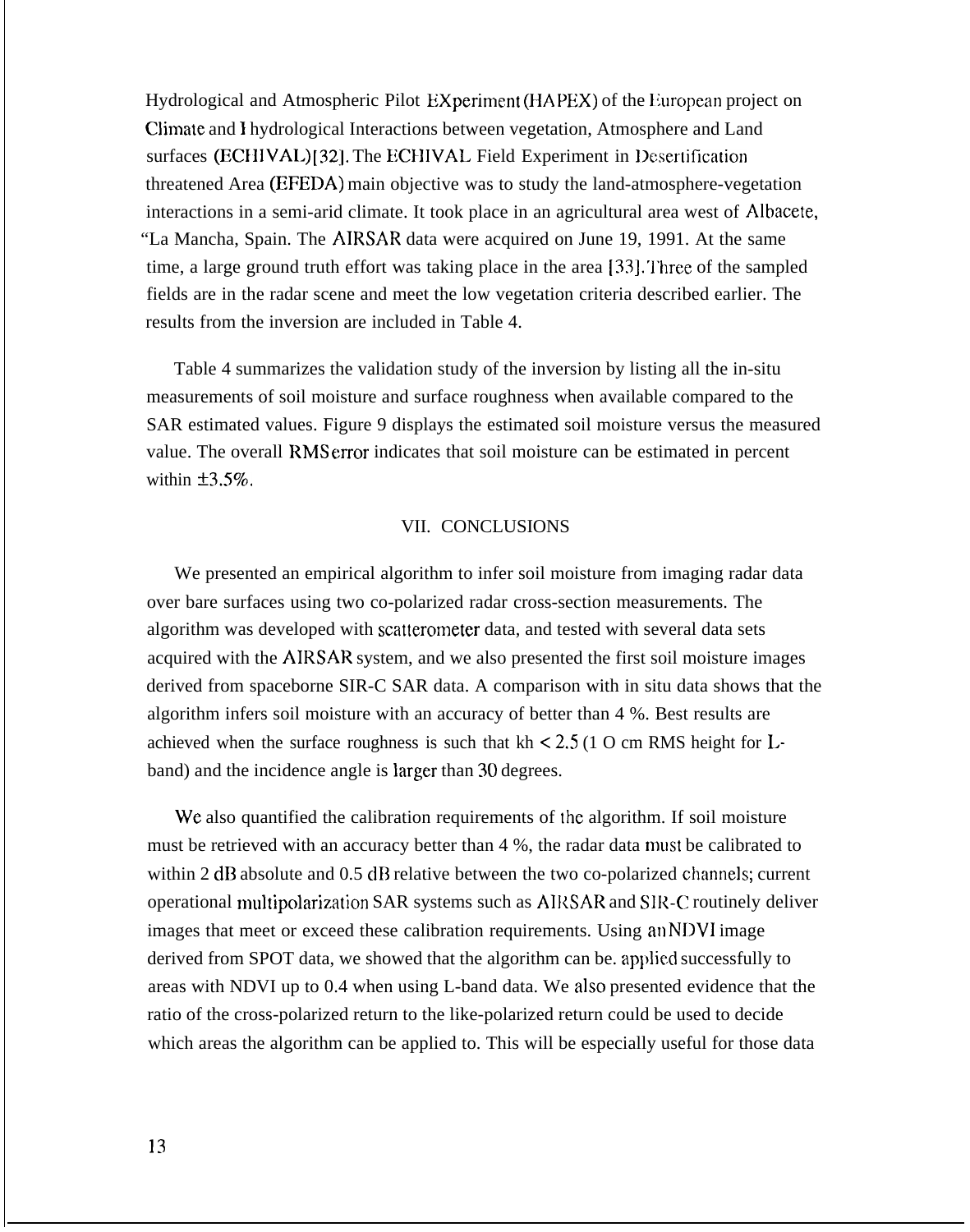sets where cloud cover prohibits the acquisition of visible and infrared data, and where consequently no NDVI data will be available.

The results presented in this paper demonstrates that soil moisture can be measured from space using multipolarization SAR. Although the current algorithm is only applicable to bare and sparsely vegetated areas, work is continuing to extend the algorithm to areas with more vegetation. If such a multipolarization SAR system could be placed in earth orbit, our results indicate that long- term global soil moisture monitoring can be a reality. This will provide one of the most important inputs into global climate models and could significantly improve our understanding of the Earth's changing climate.

#### **ACKNOWLEDGMENT**

We would like to thank our colleagues from University of Michigan and University of Berne for sharing their scatterometer data and the corresponding ground truth with us. Our gratitude also goes to all the people involved in collecting the ground truth we used to validate this StUdy. This includes the organizer as well as the participants to the WASHITA campaign and the EFEDA campaign We would also like to acknowledge the help we received from Tom Jackson and his team for providing us with the NDVI map of our area of study. This work was performed at the Jet Propulsion laboratory, California Institute of Technology under contract with the National Aeronautics and Space Administration.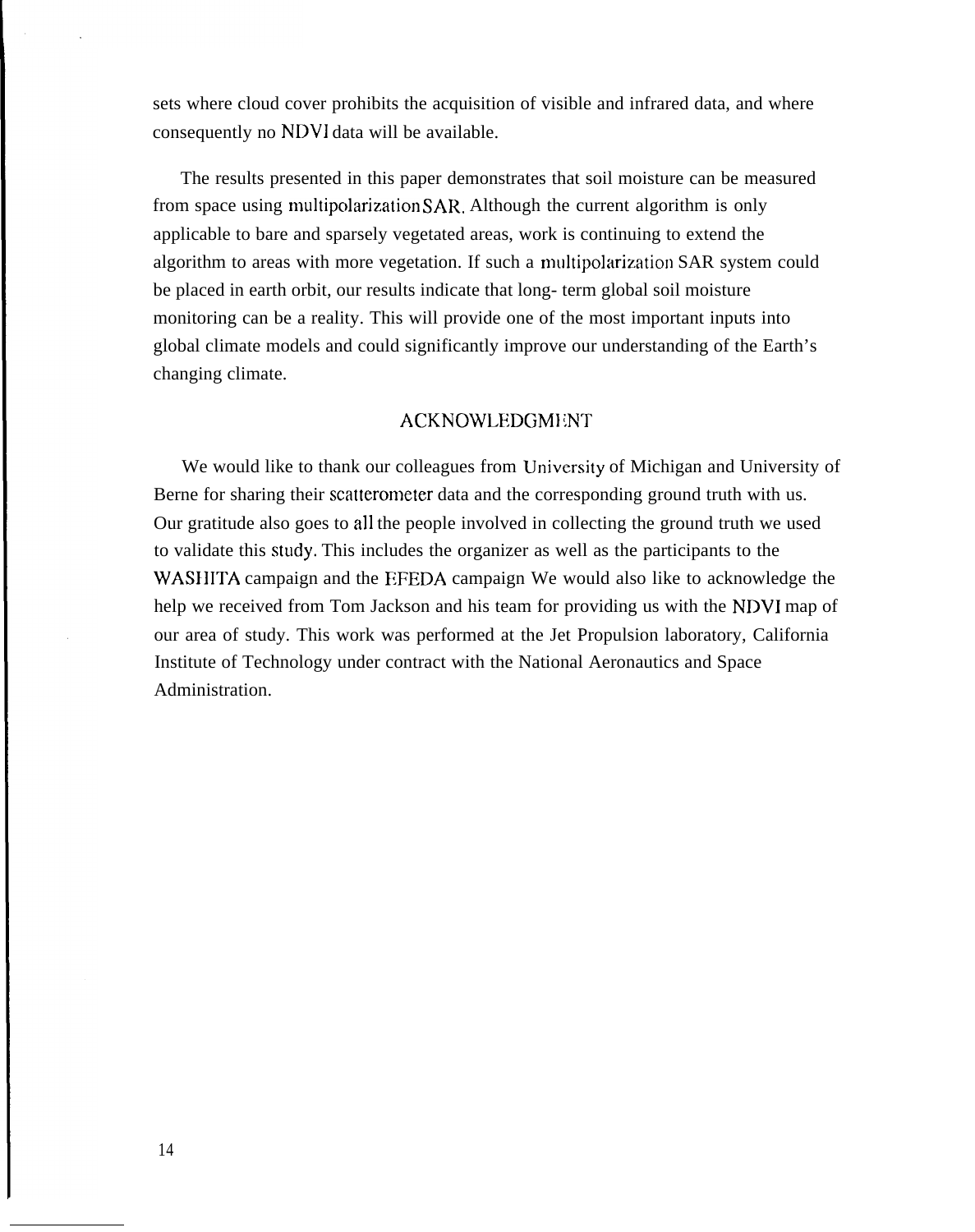#### REFERENCES

- [1] Walker, J.M and P.R. Rowntree, "The effect of soil moisture on circulation and rainfall in a tropical model," Q.J.R. Meteorol. Sot., 103, pp.29-46, 1977
- [2] Delworth T. L. and S. and Manabe,  $\mathbb{T}$  The influence of potential evaporation on the variabilities of the simulated soil wetness and climate," J. Climate, 1(5), pp523-547, 1988
- 13] Fast, J.D. and M.D. McCorcle, "The effect of heterogeneous soil moisture on a summer baroclinic circulation in the central United States," Monthly Weather Review, vol. 119, 1991
- *[4]* Chang, J.T. and P,J. Wetzel, 'Effects of spatial variations of soil moisture and vegetation on the evolution of a prestorm environment: a numerical case study, " Monthly Weather Review, vol. 119, 1991.
- [5] Lanicci, J,M, T,N. Carlson and T.T, Warner, "sensitivity of the Great Plains severstorm environment to soil moisture distribution, " Monthly Weather Review, Vol.1 15, 1987.
- *[6]* Betts,A.K,, J.}] Ball, A.C. Baljaars, M.J. Miller and P. Viterbo,' Coupling between land surface, boundary layer pararnetrizations and rainfall on local and regional scales: Lessons from the wet summer of 1993," Fifth conference on Global Change Studies: American Meteor. Sot., 74th Annual Meeting, Nashville, Term., Jan23-28, 1994.
- [7] Engman, E. T., "Applications of Microwave Remote Sensing of Soil Moisture for Water Resources and Agriculture, " Remote Sensing of the Environment, vol. 35, 1991, pp 213-226.
- **[8]** Wang, J. R., E.T. Engman, J.C Shiue, M. Rusek and C. Steinmeier, "The SIR-B" observations of microwave dependence on soil moisture, surface roughness, and vegetation covers, "IEEE Trans. on GRS, vol. GE-24, No 4, Apr 1986.
- [9] Evans, D.I.. , T.G. Farr, J,J. vanZyl, " Estimates of Surface Roughness Derived from Synthetic Aperture Radar (SAR) data". IEEE Trans. on GRS, vol.30, N02, March 1992.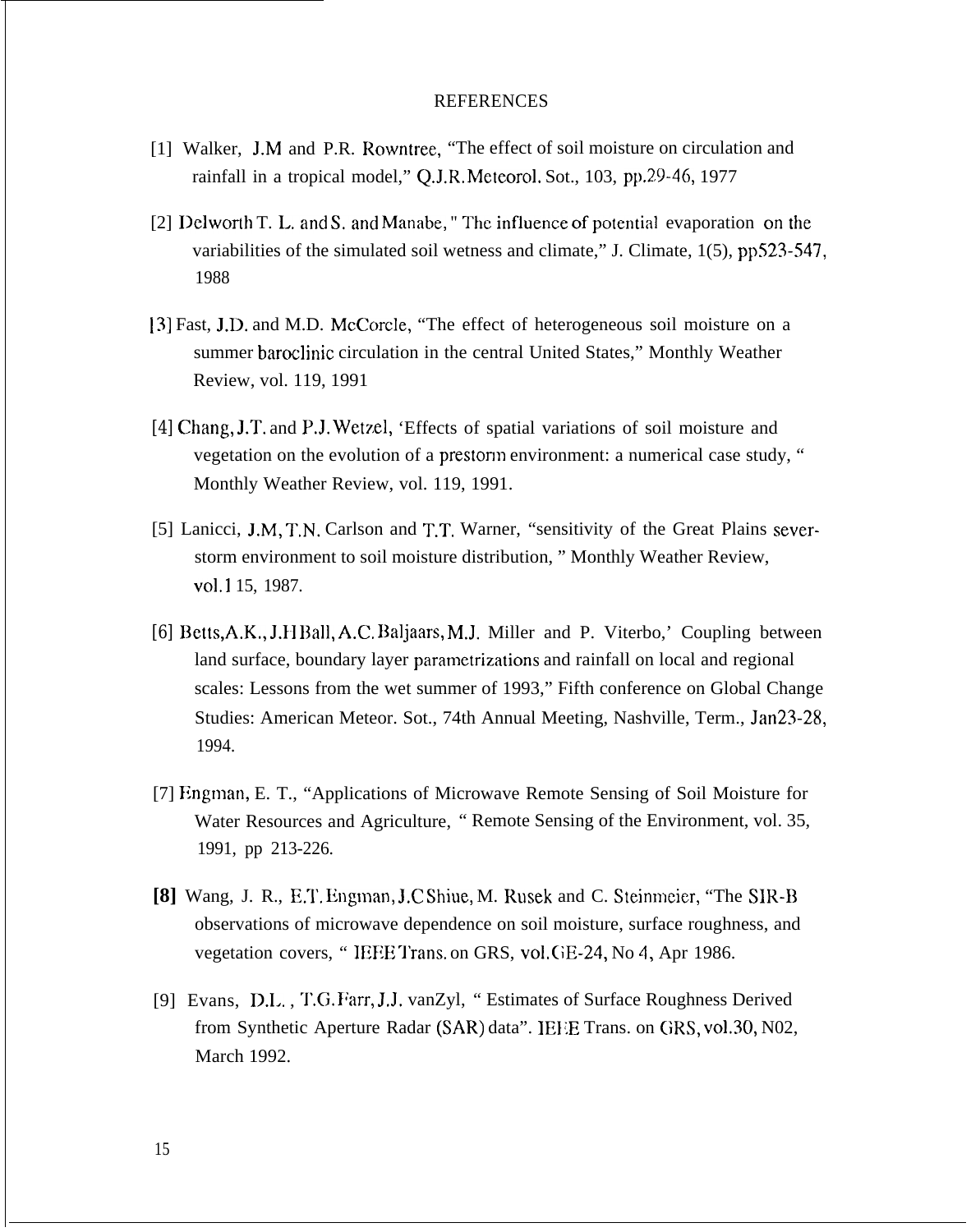- [10] Oh, Y., K. Sarabandi, F.T. Ulaby, "An Empirical Model and an inversion Technique for Radar Scattering from Bare Soil Surfaces," IEEE Trans. Geosc. Remote Sensing, vol. GE-30, 1992, pp 370-381,
- [1] Tassoudji, M. A., K. Sarabandi, F. T. Ulaby, "Design Considc.ration and implementation of the LCX Polarimetric Scatterometer (POLARSCAT), "Rep 022486-T-2, Radiation Laboratory the lJniversity of Michigan, June 1989.
- [12] Wegmuller, U., "Active and Passive Microwave Signature Catalogue on Bare Soil (2-12 GIIz), " institute of Applied Physics, University of Berne, Switzerland, 1993.
- *[13:* Brunfeldt, D. R., "Theory and Design of a field portable dielectric measurement system," IEEE Int. Geosci. Remote Sensing S yn ip. (IGARSS) Digest, vol. 1, pp559-563, 1987.
- [14] Hallikainen, M.T., F.T. Ulaby, M. C. Dobson, M.A.El-Rayes and L. Wu, " Microwave dielectric behavior of wet soil - Part I: Empirical models and experimental observations," IEEE Trans. Geosc. Remote Sensing, vol. GE-23, pp 25-34, 1985.
- [15] Huppi R.: Dissertation, Institut fur Angewandte Physik, Universitat Bern, 1987
- [16] Blanchard, B. J., A.T.C. Chang, "Estimation of soil moisture from SEASAT SAR data ," Water Resources Bulletin, American Water Resources Association, Vol. 19, No. 5, October 1983.
- [17] Dubois, P.C, E. Rignot, J.J. van Zyl, "Direction angle sensitivity of agricultural field backscatter with AIRSAR data," IEEE Int. Geosci. Remote Sensing Symp. (IGARSS) Digest, vol. 2, pp1680-1682, 1992.
- [18] Wegmuller, U., Lizentiatsarbeit, Institut fur Angewandte Physik, Universitat Bern, 1986.
- [19] Ulaby, F. T., R. K. Moore, and A. K, Fung, Microwave Remote Sensing: Active and Passive, 3, From theory to Applications, pp. 1065-2162, Dedham, MA: Artech IIouse, *1986*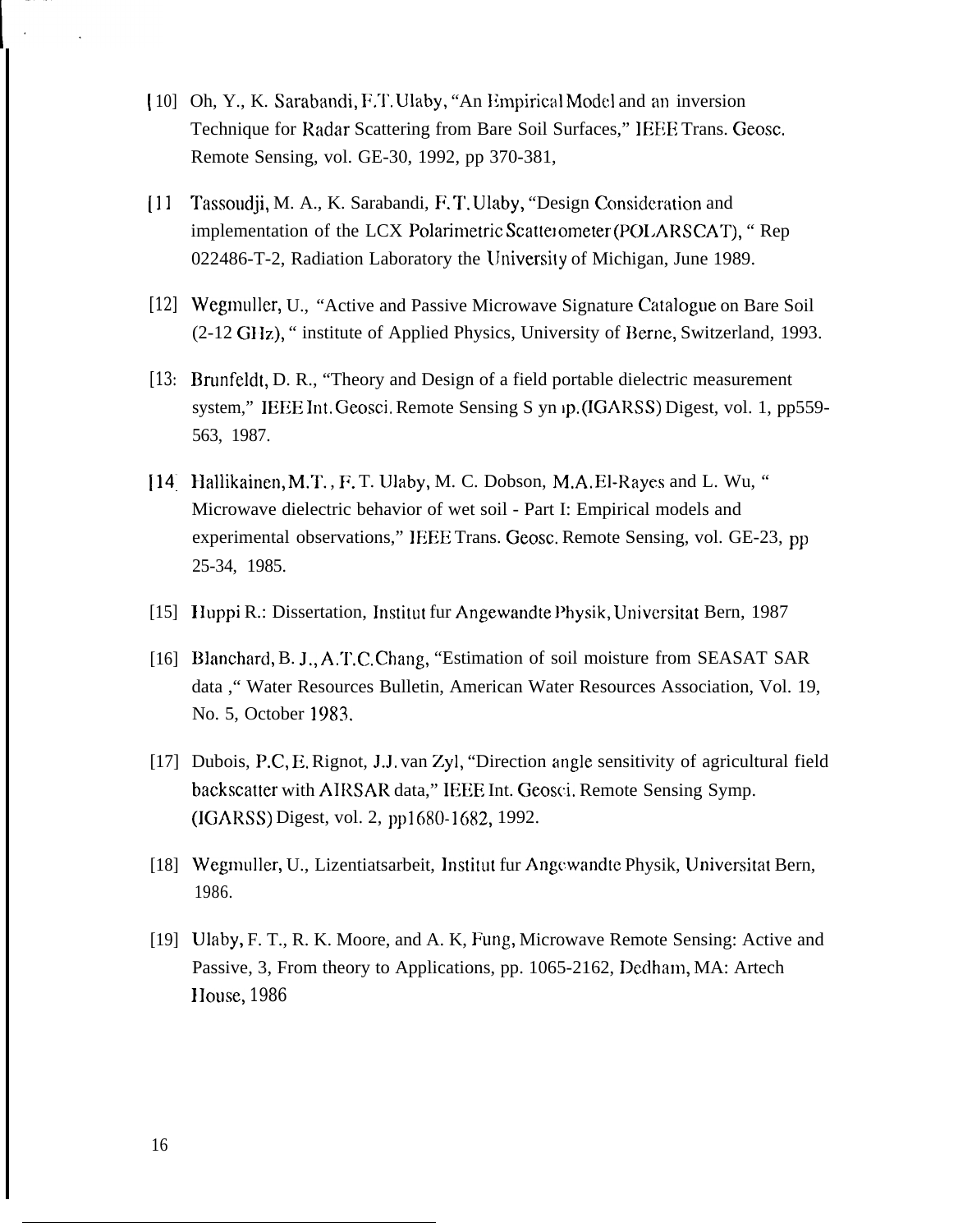- [20] van Zyl, J, "Calibration of polarimetric radar images using only image parameters and trihedral corner reflector responses", IEEE Transactions on Geoscience and Remote Sensing, vol. 28, No.3, pp337-348, May 1990
- [21] Le Toan, T., A. Beaudoin and D. Guyon, "Relating forest biomass to SAR data," IEEE Transactions on Geoscience and Remote Sensing, Vol. 30, No. 2, March 1992.
- [22] Durden, S.L., J.J van Zyl and H.A. Zebker, "Modeling and observation of the radar polarization signature of forested areas," IEEE transactions on Geoscience and Remote Sensing, Vol. 27, No.3, May 1989.
- [23] Tucker, C. J., "Red and photographic infrared combinations for monitoring vegetation," Remote Sensing of the Environment, 8:127-1 SO, 1979
- [24] Tucker, C. J., "A critical review of remote sensing and other methods for estimation of standing crop biomass," Grass Forage Science, 35.177-182, 1980
- [25] van Zyl, J., R. Carande, Y. Lou, T. Miller and K, Wheeler, "The NASA/JPL threefrequency polarimetric AIRSAR system", IEEE Int. Geosci. Remote Sensing Symp. (IGARSS) Digest, vol. 1, pp 649-651,1992,
- [26] Cruz, J., A. Freeman, "Calibration and image quality results of the NASA/JPL aircraft SAR for the J-ers 1 Calibration campaign", JPL internal document, D-9345, January 92.
- *[27]* Freeman, A., Y. Shen, J. van Zyl and J.D. Klein, "Calibration of NASA/JPL DC-8 SAR data,", IEEE lnt. Geosci. Remote Sensing Symp. (IGARSS) Digest, vol. 3, pp1377-1 379, 1991
- *[28]* Dubois, P., D. Evans and J. van Zyl, "Approach to derivation of SIR-C science requirements for calibration" , IEEE Transactions on Geoscience and Remote Sensing, vol. 30, No6,ppl145-1149, Nov. 1992.
- [29] T.J. Jackson, F.R. Shiebe (cd.), "Washita'92 data report , "NAWQL Report 101, USDA National Agricultural Water Quality Lab, Durant OK, 1993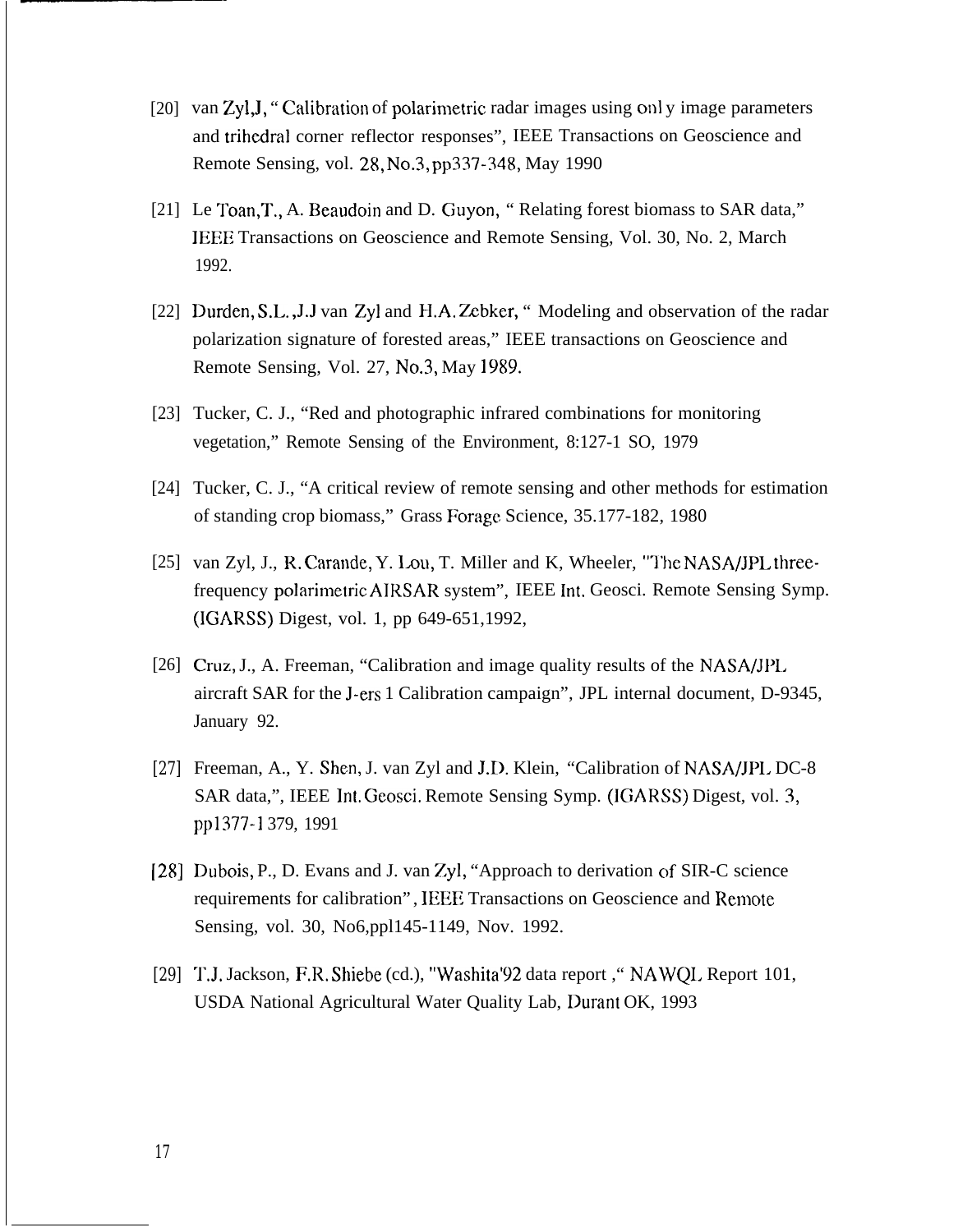- [30] Evans, D. L., J.J. van Zyl and C.F. Burnette, " Incorporation of polarimetric radar images into multi-sensor data sets,'" IEEE Transactions of Geoscience and Remote Sensing, GE-28, pp.932-939, 1990
- [31] Dubois P.C, E. Rignot, M. Borgeaud, F. Burnette, S. Okonek and J.J van Zyl, " SAR-REG - Registration-Tie pointing software for SAR data," Available through COSMIC, NPO-19380, 1994.
- *[32]* Belle, H. J. and B. Streckenbacb, " The ECHIVAL field experiment in a desertification-threatened area EFEDA, " First Annual Report to EC, published by the EFEDA-secretariat, Free University of Berlin, Berlin, Germany, 1992
- [33 Bastiaanssen, W. G. M., D. 11. Hoelman and R.A, Rebelling, "A Methodology for the assessment of surface resistance and soil water storage variability at mesoscale based on remote sensing measurements: A case study with HAPEX-EFEDA data, " UNESCO- International Hydrological Program 1 V, Rapport 38, ISSN 0926-230X, Vakgroep Waterhuishouding, Wageningen, July 1993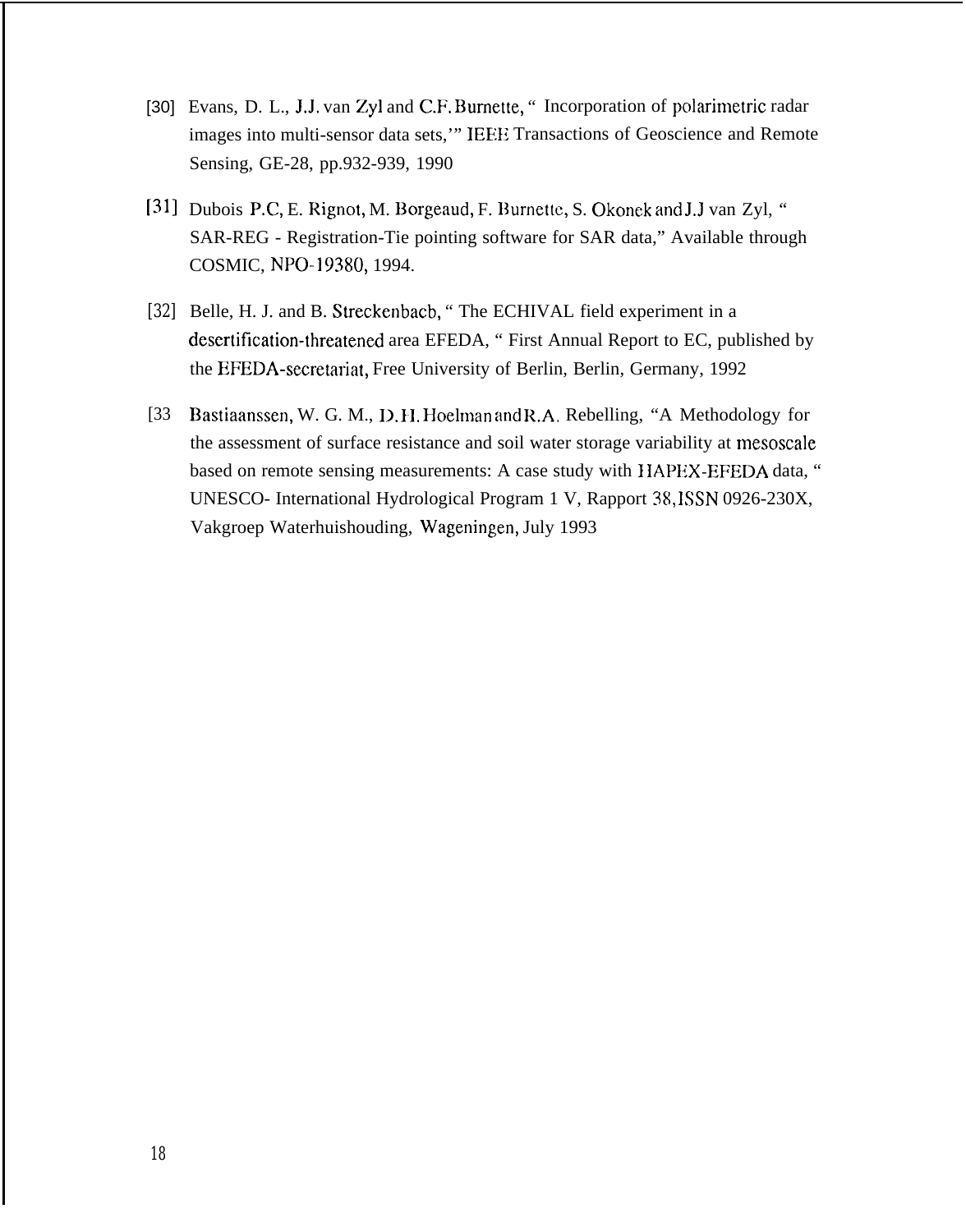# **LIST OF TABLES AND FIGURES:**

Table 1: POLARSCAT data set; summary of surface characteristics.

Table 2: RASAM data set; summary of surface characteristics.

Table 3: AIRSAR and SIR-C Calibration accuracy. For SIR-C, the science requirements are listed as the characterization of the actual calibration accuracy is not yet completed,

Table 4: Summary of inversion results: Comparison between in-situ measurements and radar estimated values of volumetric soil moisture and RMS height of surfaces over all the sites where both are available.

Figure 1: Estimated soil moisture versus measured soil moisture (a) and estimated RMS height versus measured RMS height (b) for the POLARSCAT scatterometer data set.

Figure 2: AIRSAR L-band  $\sigma_{hv}^0/\sigma_{vu}^0$  ratio (a) and SPOT derived NDVI map (b) over an area to the east of Chickasha, Oklahoma.

Figure 3: Regression curve describing the L-band  $\sigma_{\bf k}^0/\sigma_{\bf w}^0$  ratio as a function of NDVI. The  $\pm 1\sigma$  curves are indicated as dotted lines. The curve is truncated at NDVI of 0.6 as few pixels have NDVI greater than O. 6.

Figure 4: Effect of the absolute (a), relative(b) calibration errors in the soil moisture estimation accuracy for different incidence angles. A desired accuracy of 4% in the estimation of the soil moisture requires a.5 dB maximum error in the relative calibration and a 2dB maximum error in the absolute calibration for an incidence angle of 45°.

Figure 5: Test site located to the east of Chickasha, Oklahoma. Soil moisture maps on six different days during a dry-down period. The drying pattern is clearly visible. The black areas in the soil moisture maps correspond to areas where the dense vegetation cover impairs the inversion accuracy. The black and white image corresponds to the L-HH data. The scatter plot compares the radar estimated soil moistures and in-situ measurements over the AGO02 site outlined in the black and white image,

Figure 6: Test site located to the east of Chickasha, Oklahoma. Surface Roughness maps on six different days during a dry-down period. The black areas in the RMS height maps correspond to areas where the dense vegetation cover impairs the inversion accuracy, The black and white image corresponds to the L-HH data. The scatter plot compares the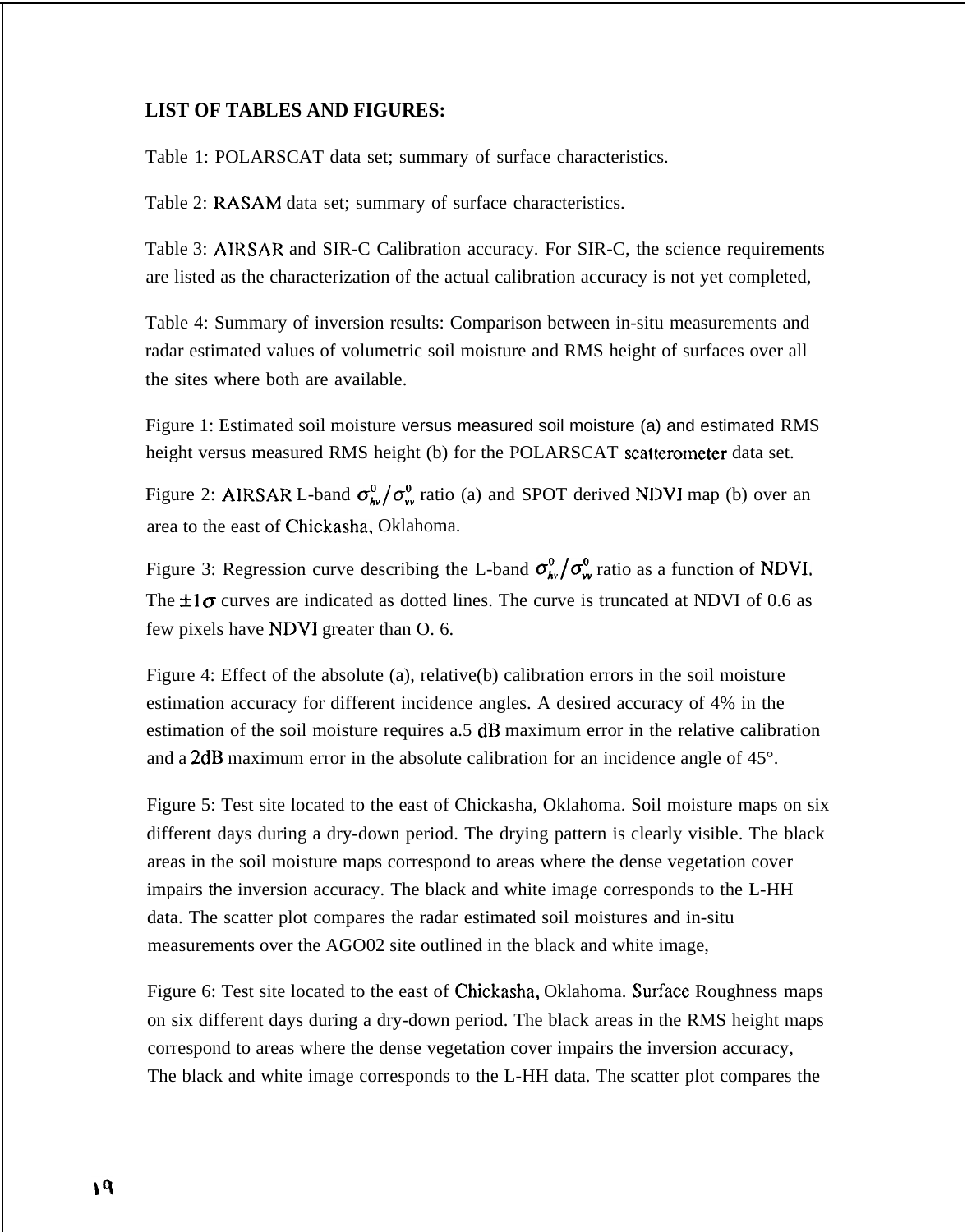radar estimated surface RMS heights and in-situ measurements over the AGO02 site outlined in the black and white image. Chickasha AGO02 site, located to the east of Chickasha, Oklahoma,

Figure 7: L-Band HH image and two soil moisture maps derived from SIR-C data for April 12, 94 and April 15,94. The first day was extremely wet and the second day was drier.

Figure 8: Radar estimated soil moisture versus measured soil moisture for the different active microwave data sets where both radar data and in-situ soil moisture measurements were available. The overall RMS error is 3.5%.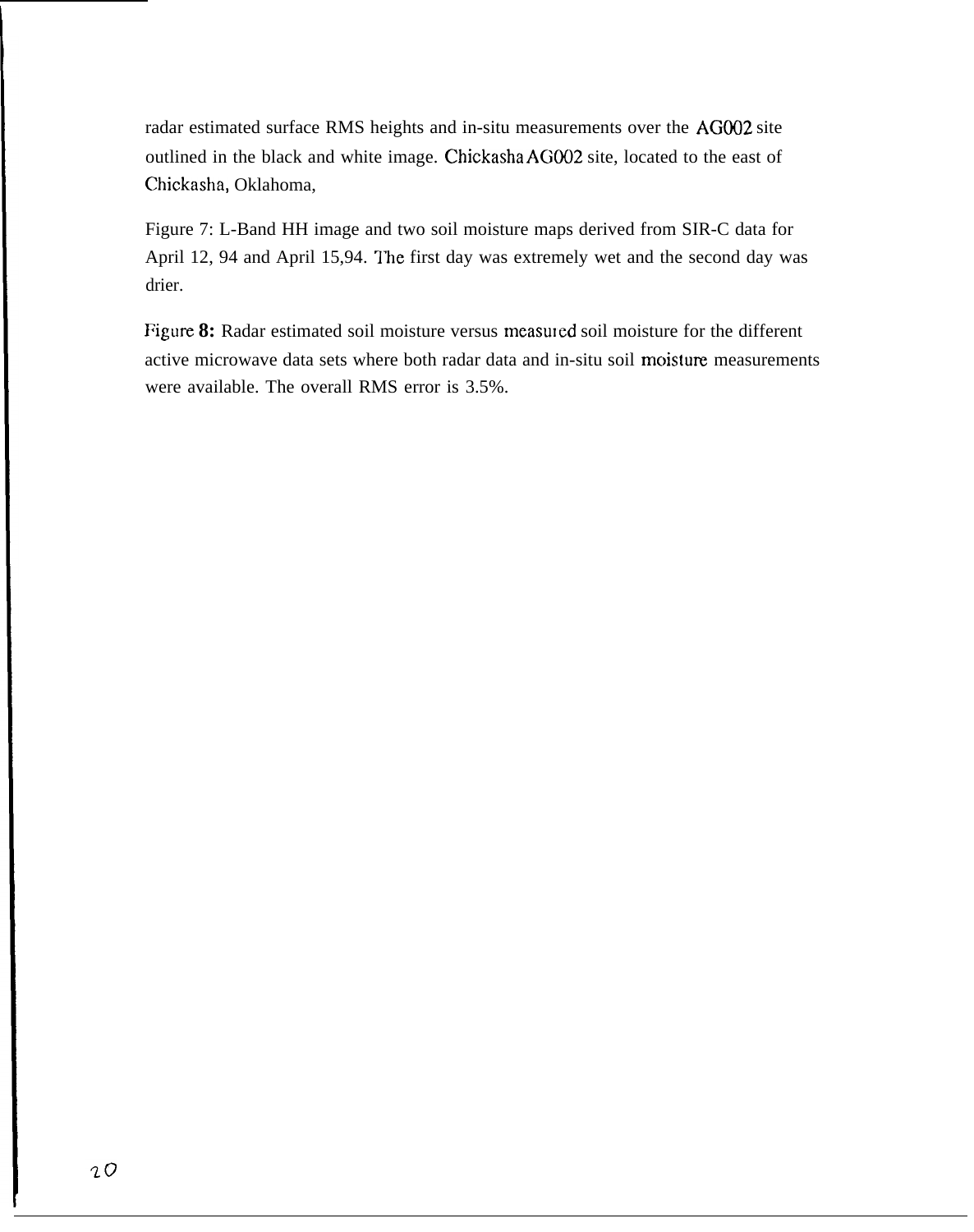| Surface        | RMS Height<br>$h_{(cm)}$ | $\mu_{\nu}$ | kh<br>GHz)<br>$\sqrt{5}$<br>$\ddot{\phantom{a}}$ | kh<br>$(4.75 \text{ GHz})$ | kh<br>$(9.5 \text{ GHz})$ |
|----------------|--------------------------|-------------|--------------------------------------------------|----------------------------|---------------------------|
| S <sub>1</sub> | 0.4                      | 0.31        | 0.13                                             | 0.40                       | 0.80                      |
| S <sub>1</sub> | 0.4                      | 0,19        | 0.13                                             | 0.40                       | 0.80                      |
| s <sub>2</sub> | 0.32                     | 0.29        | 0.1                                              | 0.32                       | 0.64                      |
| s <sub>2</sub> | 0.32                     | 0.14        | 0.1                                              | 0.32                       | 0.64                      |
| S <sub>3</sub> | 1.12                     | 0.31        | 0.35                                             | 1.11                       | 2.23                      |
| $\mathbf{S3}$  | 1.12                     | 0.19        | $0.35\,$                                         | 1.11                       | 2.23                      |
| S4             | 3.02                     | 0.20        | 0.95                                             | 3.00                       | 6.01                      |
| $S_4$          | 3.02                     | 0.17        | 0.95                                             | 3.00                       | 6.01                      |

Table 1

| Field ID                  | RMS Height               | $\mu_{\nu}$ | kh                                              | kh                   |  |  |
|---------------------------|--------------------------|-------------|-------------------------------------------------|----------------------|--|--|
|                           | $\boldsymbol{h}$<br>(cm) |             | $2.5$ GHz)                                      | $(11.0 \text{ GHz})$ |  |  |
| 4                         | 1.                       | 0,17        | 0.52                                            | 2.32                 |  |  |
| $\boldsymbol{6}$          | 0.57                     | 0.28        | $0.30\,$                                        | 1.33                 |  |  |
| $\overline{\overline{I}}$ | 0.69                     | 0.21        | $0.36\,$                                        | 1.61                 |  |  |
| 30                        | 1,12                     | 0.22        | $\bf{0}$<br>$5\phantom{.0}$<br>9<br>$\sim 10^7$ | 2.61                 |  |  |
| 31                        | 1,06                     | 0,20        | $0.56\,$                                        | 2.47                 |  |  |
| 32                        | 0.77                     | 0.18        | 0.40                                            | 1.79                 |  |  |
| 33                        | 1.06                     | 0.18        | 0.56                                            | 2.47                 |  |  |
| $39\,$                    | 1.06                     | 0.22        | $0.56\,$                                        | 2.47                 |  |  |
| Table 2                   |                          |             |                                                 |                      |  |  |

Table 2

| Absolute/Relative | C-Band                     | L-Band                      | P-band                     |  |
|-------------------|----------------------------|-----------------------------|----------------------------|--|
| <b>AIRSAR</b>     | $\pm 1.0$ dB/ $\pm 0.4$ dB | $\pm 1.2$ dB/: $\pm 0.5$ dB | $\pm 1.9$ dB/ $\pm 1.3$ dB |  |
| SIR-C             | $\pm 2.0$ dB/ $\pm 0.4$ dB | ±2.0 dB/:±0.4 dB            | <b>NA</b>                  |  |

Table 3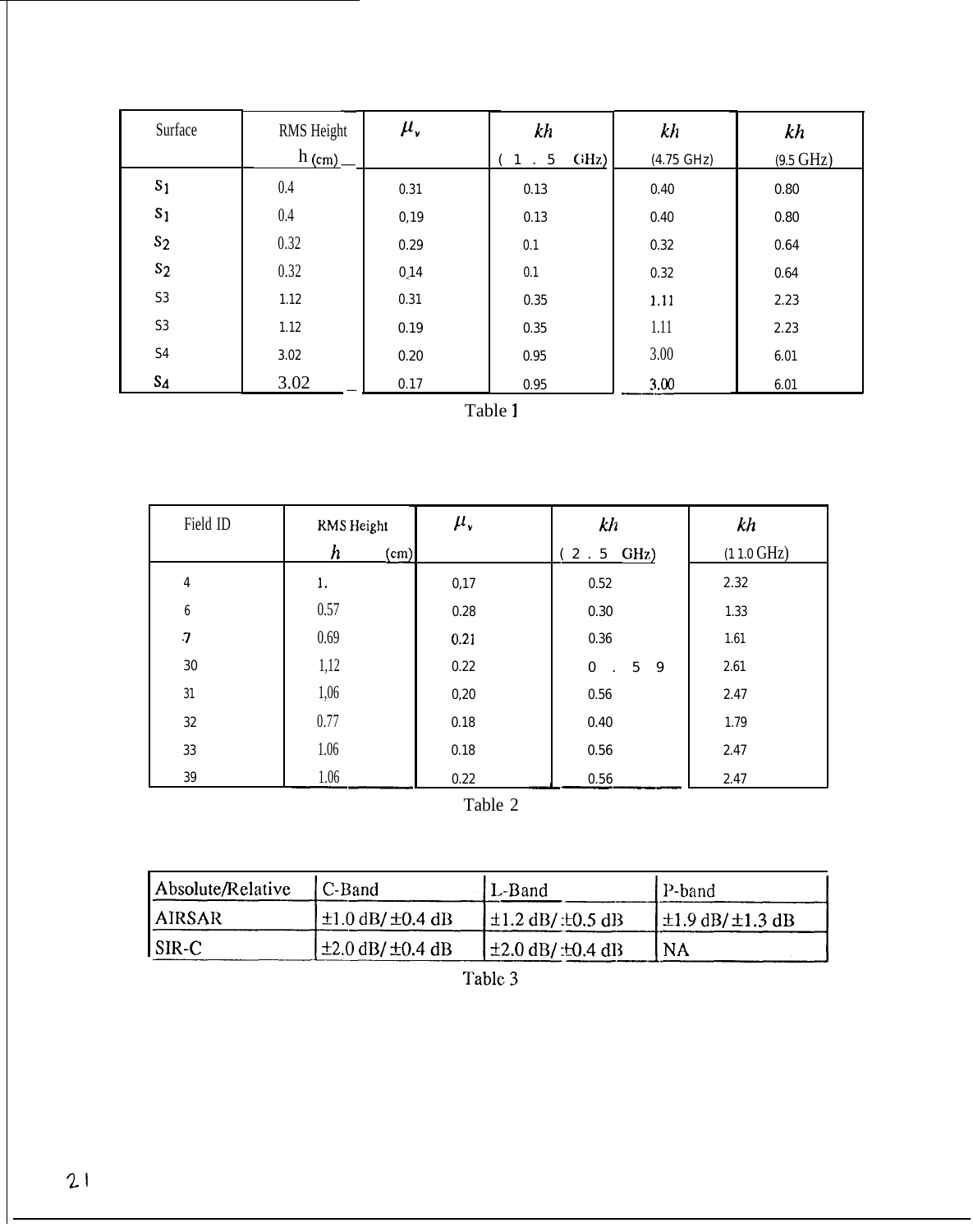Table4

|                          |               |             |             |              | Mv       |                    |            |                 |
|--------------------------|---------------|-------------|-------------|--------------|----------|--------------------|------------|-----------------|
|                          |               | Data        |             |              | Measured | My Estimated       | h Measured | Estimated<br>h. |
| Scene                    | Sensor        | <b>Take</b> | Date        | Field ID     | $[$ 240] | $\lceil \% \rceil$ | (cm)       | (cm)            |
| <b>CHICKASHA</b>         | <b>AIRSAR</b> | 3902        | 6/1 0/92    | AGO02        | 28.7     | 29.2               | 1.19       | 1.18            |
| CHICKASHA AIRSAR         |               | 3664        | 6/1 2192    | AGO02        | 22.4     | 21.15              | 1.19       | 1.35            |
| CHICKASHA AIRSAR         |               | 3359        | 6/13192     | AGO02        | 24.1     | 23.5               | 1.19       | 1.09            |
| CHICKASHA AIRSAR         |               | 3875        | 6/14/92     | AGO02        | 18.1     | 19.4               | 1.19       | 1.19            |
| <b>CHICKASHA</b>         | <b>AIRSAR</b> | 3883        | 6/16/92     | AGO02        | 13.6     | 16.95              | 1.19       | 1.24            |
| <b>CHICKASHA</b>         | <b>AIRSAR</b> | 3360        | 6118192     | AGO02        | 11.6     | 12.1               | 1.19       | 1.45            |
|                          |               |             |             |              |          |                    |            |                 |
| CHICKASHA AIRSAR         |               | 4040        | 6/17/92     | AGO02        | 17.5     | 18.5               | 1.19       | 1.45            |
| CHICKASHA AIRSAR         |               | 4041        | 6/13/92     | AGO02        | 24.1     | 27.4               | 1.19       | 1.38            |
|                          |               |             |             |              |          |                    |            |                 |
| CHICKASHA AIRSAR         |               | Mosaic      | 6/1 3/92    | <b>RG148</b> | 27.6     | 30.6               |            |                 |
| CHICKASHA AIRSAR         |               | Mosaic      | 3/92<br>6/1 | RG131        | 29.2     | 34.5               |            |                 |
|                          |               |             |             |              |          |                    |            |                 |
| CHICKASHAI AIRSAR        |               | 4254        | 4/12/94     | Field 12     | 18.4     | 24.5               |            | 1.58            |
| CHICKASHAI AIRSAR        |               | 4254        | 4/12/94     | Field 15     | 24.8     | 21.8               |            | 0.86            |
|                          |               |             |             |              |          |                    |            |                 |
| <b>EFEDA</b>             | <b>AIRSAR</b> | 3146        | 6113190     | Field 2      | 3.4      | 6.9                | 1.41       | 1.34            |
| <b>EFEDA</b>             | <b>AIRSAR</b> | 3146        | 6/13190     | Field 4      | 30.6     | 22.8               | 0.6        | 0.9             |
| <b>EFEDA</b>             | <b>AIRSAR</b> | 3146        | 6113190     | Field 5      | 18.6     | 18.2               | 1.79       | 0.8             |
|                          |               |             |             |              |          |                    |            |                 |
| <sup>I</sup> CHICKASHA   | <b>SIR-C</b>  | 10155       | 4/12/94     | Field 12     | 18.4     | 20.2               |            | 1.2             |
| <b><i>CHICKASHA!</i></b> | SIR-C         | 10155       | 4/12/94     | Field 15     | 24.8     | 30.3               |            | 1.24            |
| CHICKASHA                | <b>SIR-C</b>  | 10158       | 4/15/34     | Field12      | 9.9      | 12.5               |            | $\overline{z}$  |
| CHICKASHAI               | <b>SIR-C</b>  | 10158       | 4/15/94     | Field 15     | 12.5     | 11.8               |            | 1.5             |
|                          |               |             |             |              |          |                    |            |                 |
| <b>RMS ERROR</b>         |               |             |             |              |          | 3.32039154/        |            | 0.34172025      |

 $\overline{\mathfrak{z}}$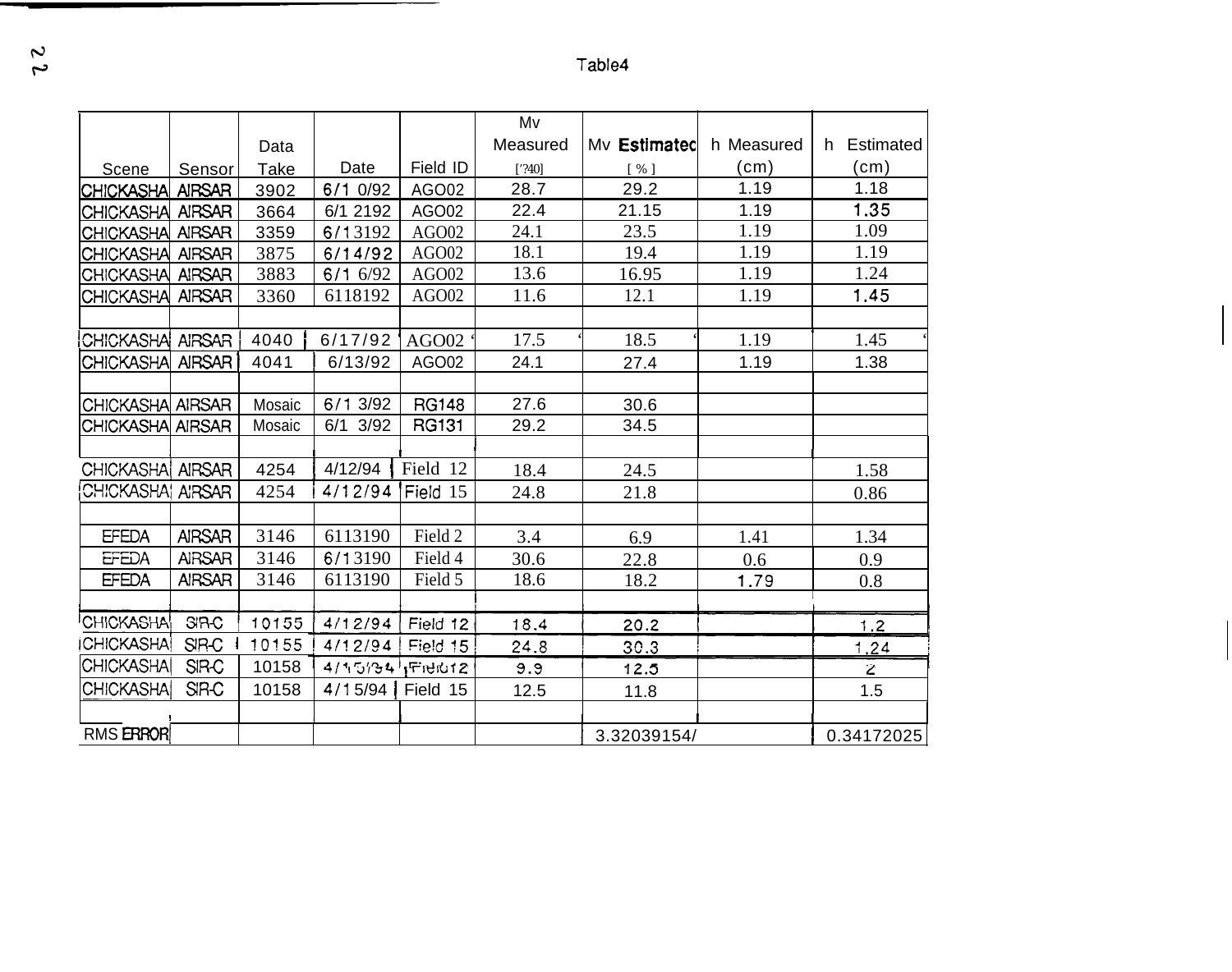

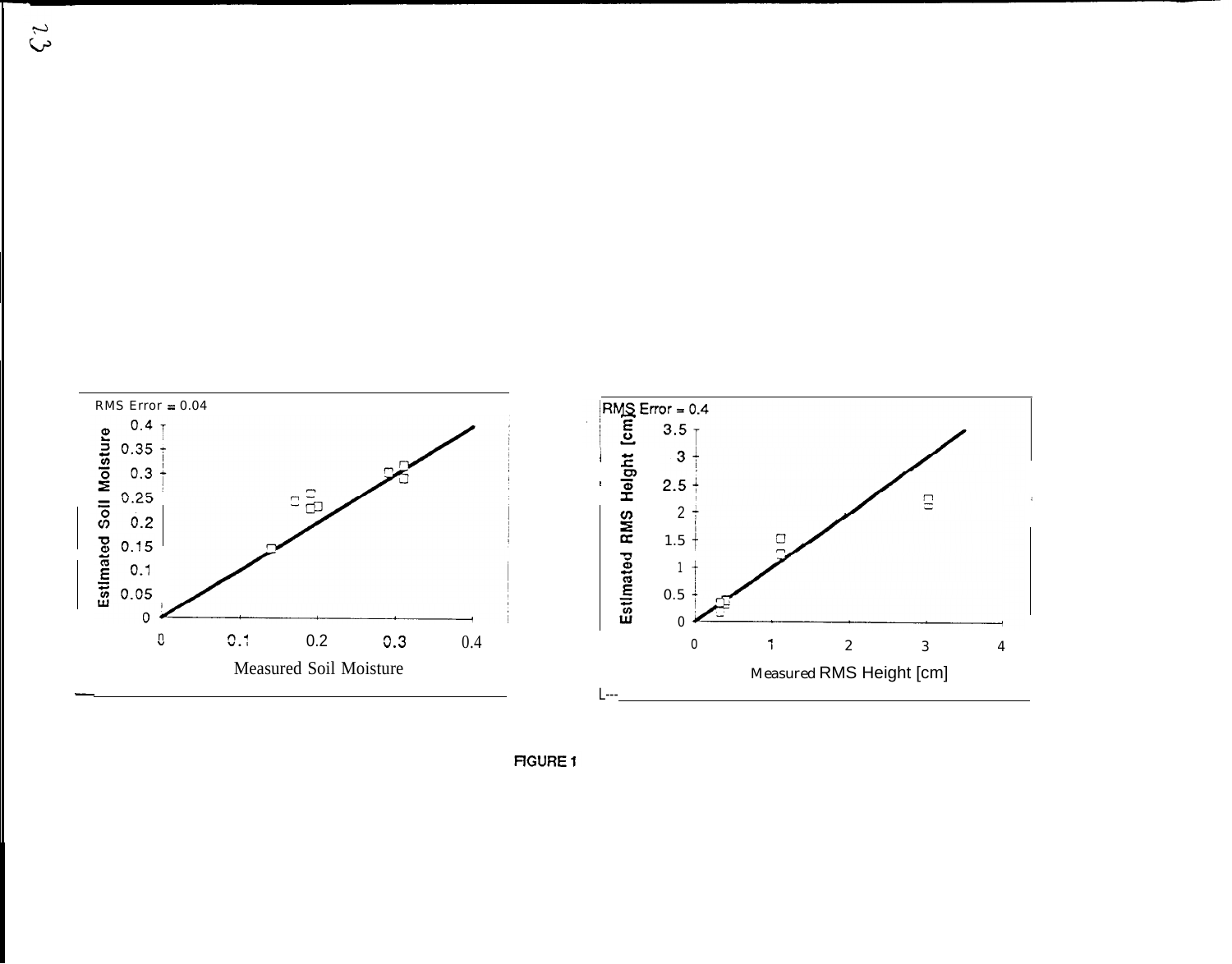

 $\ddot{a}$ 

FIGURE 2

 $\tilde{c}$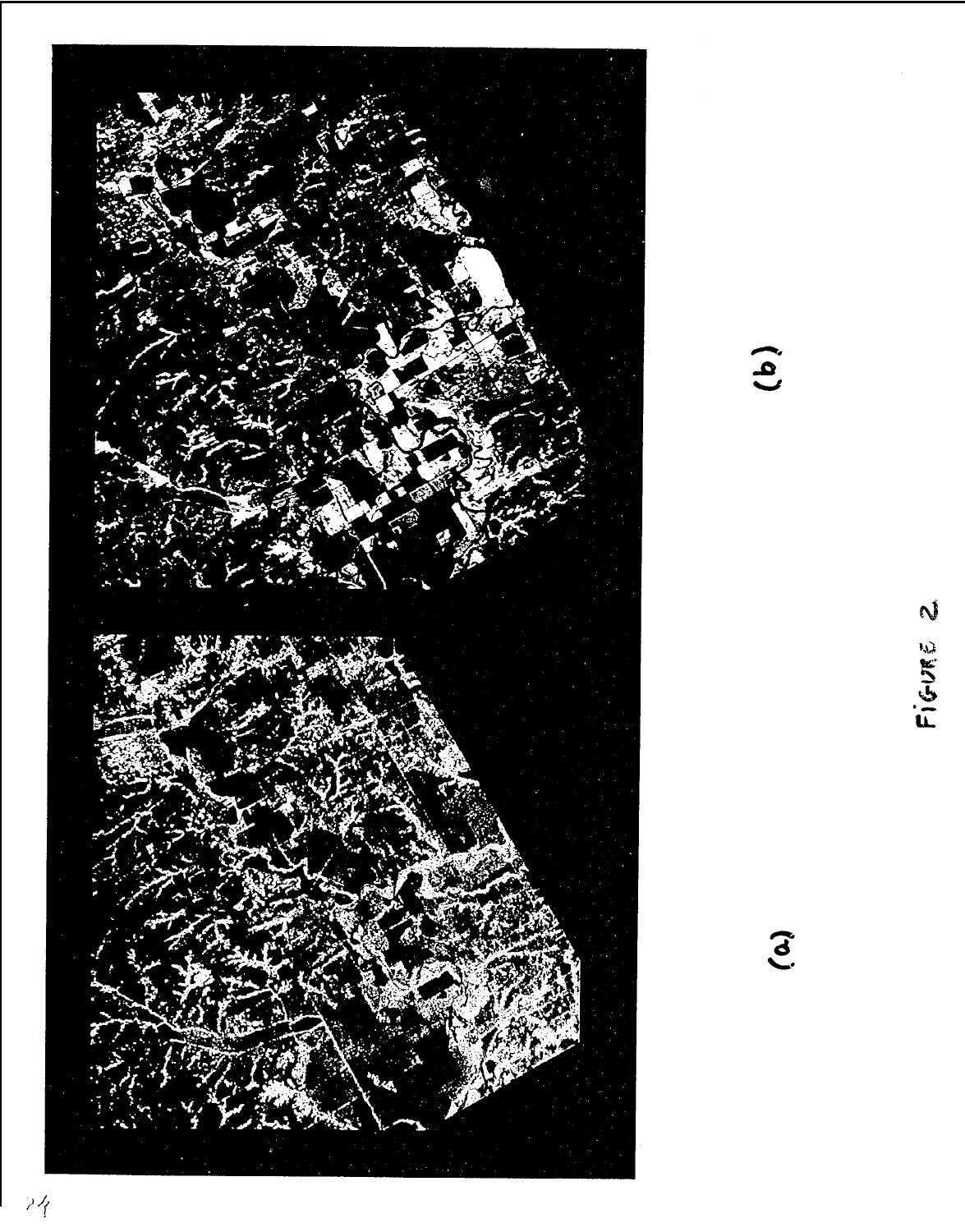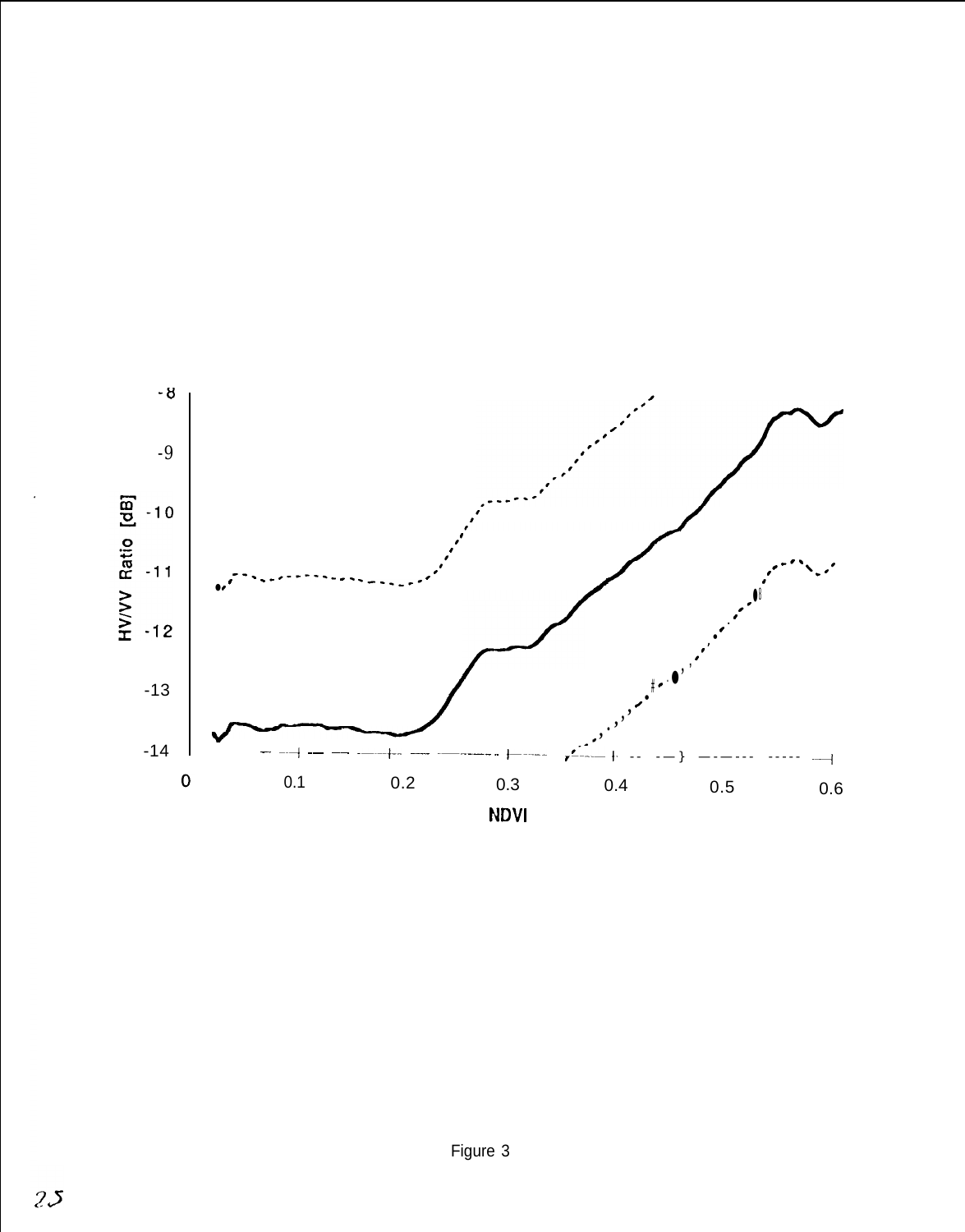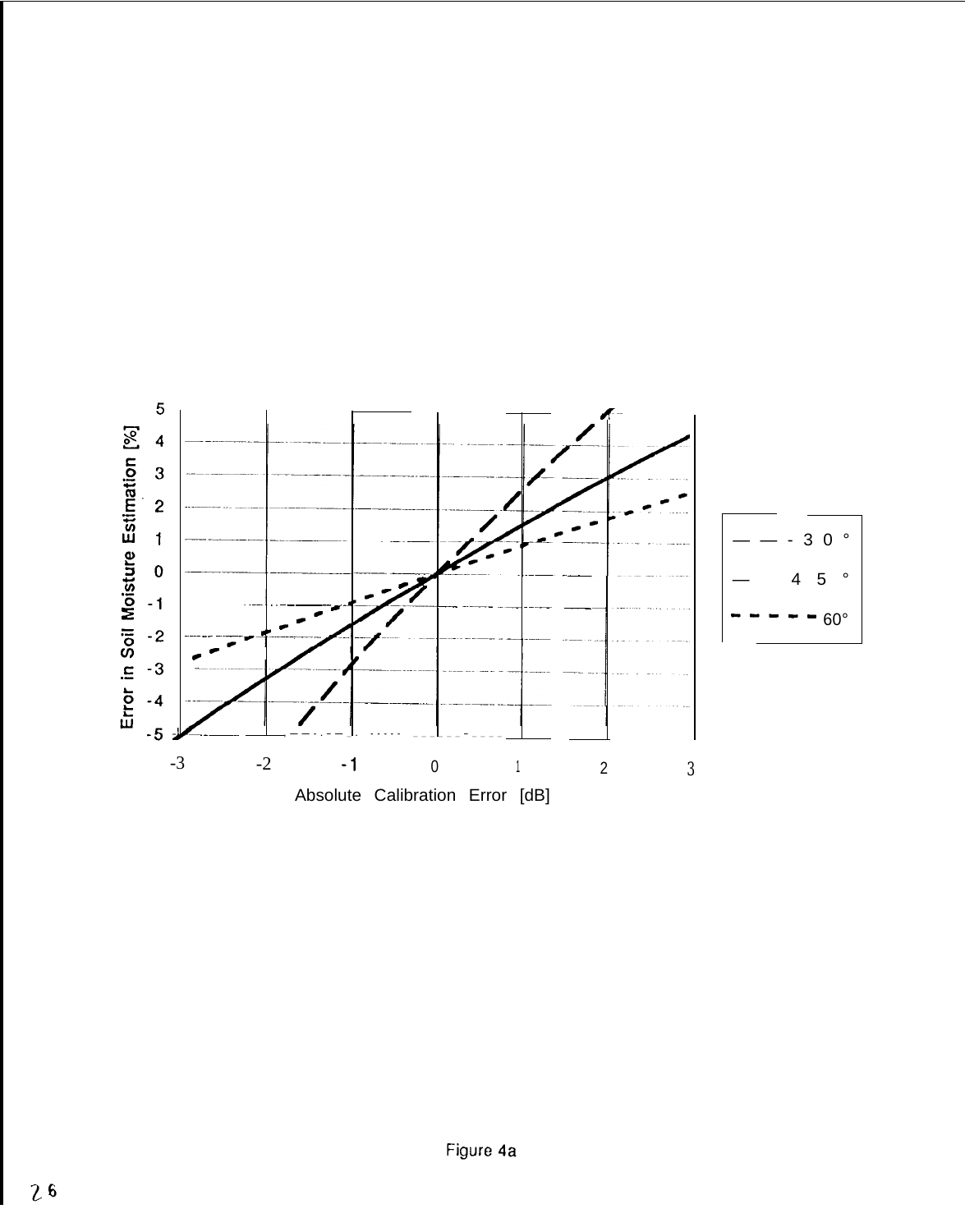

 $\bar{z}$ 

 $\sim$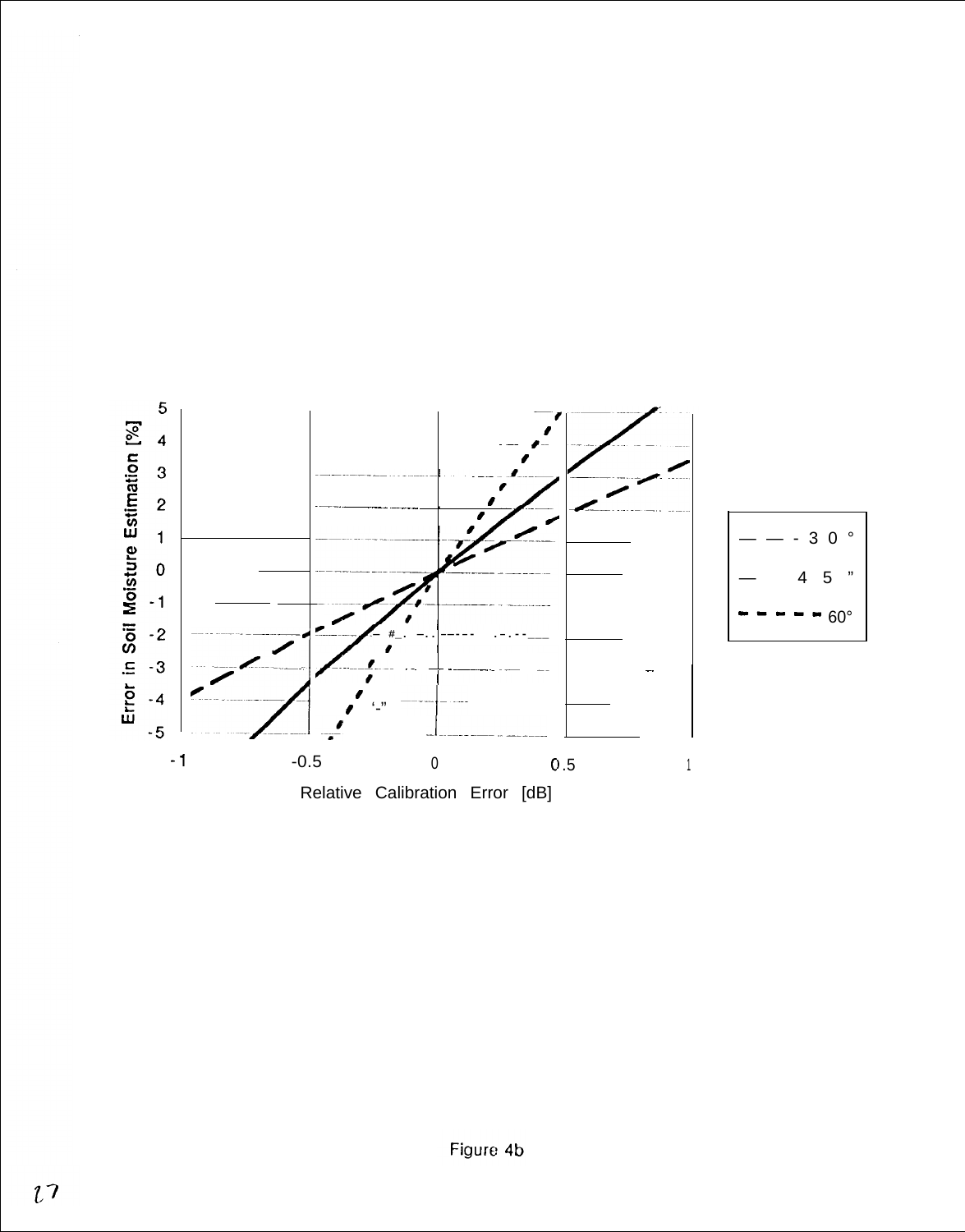

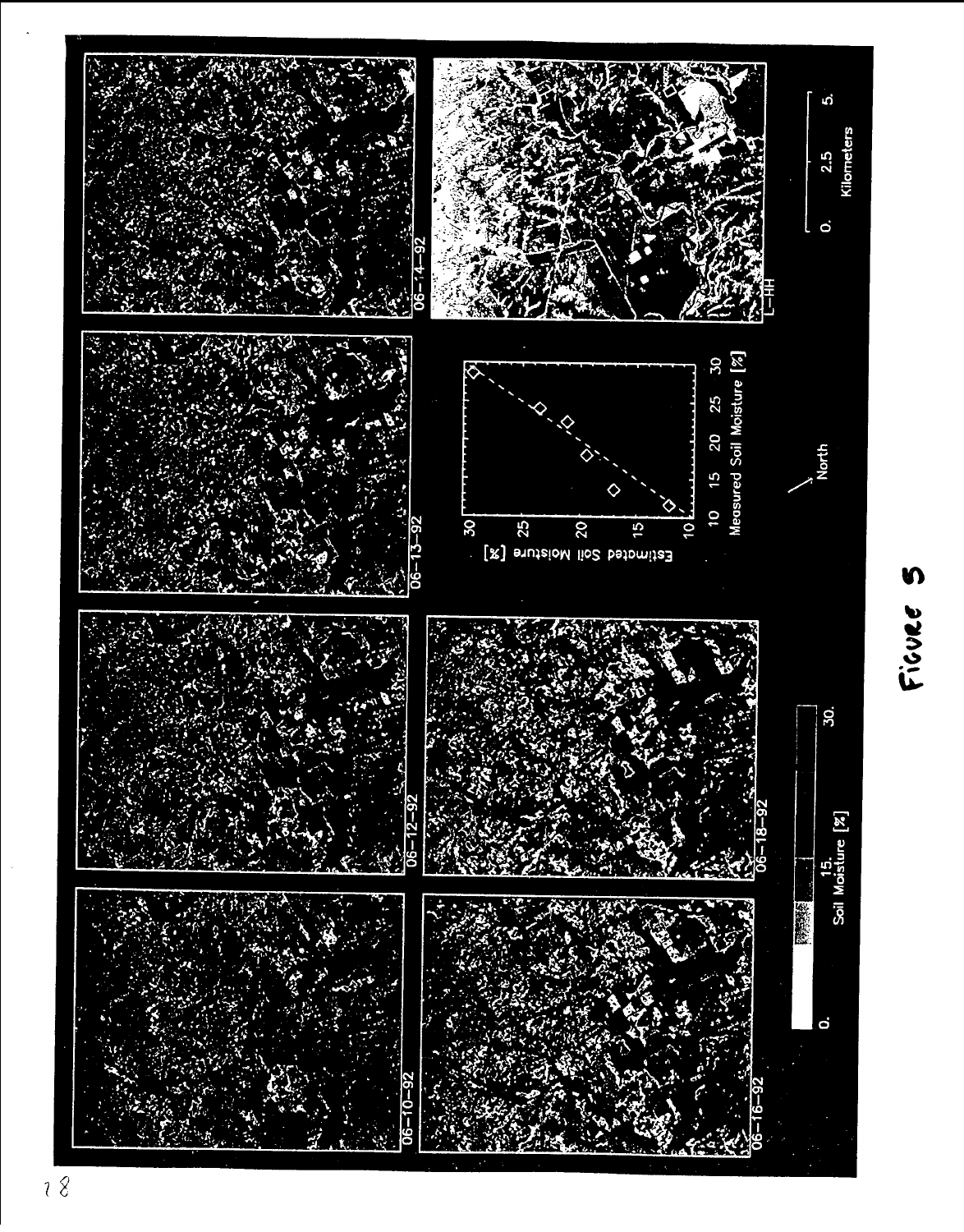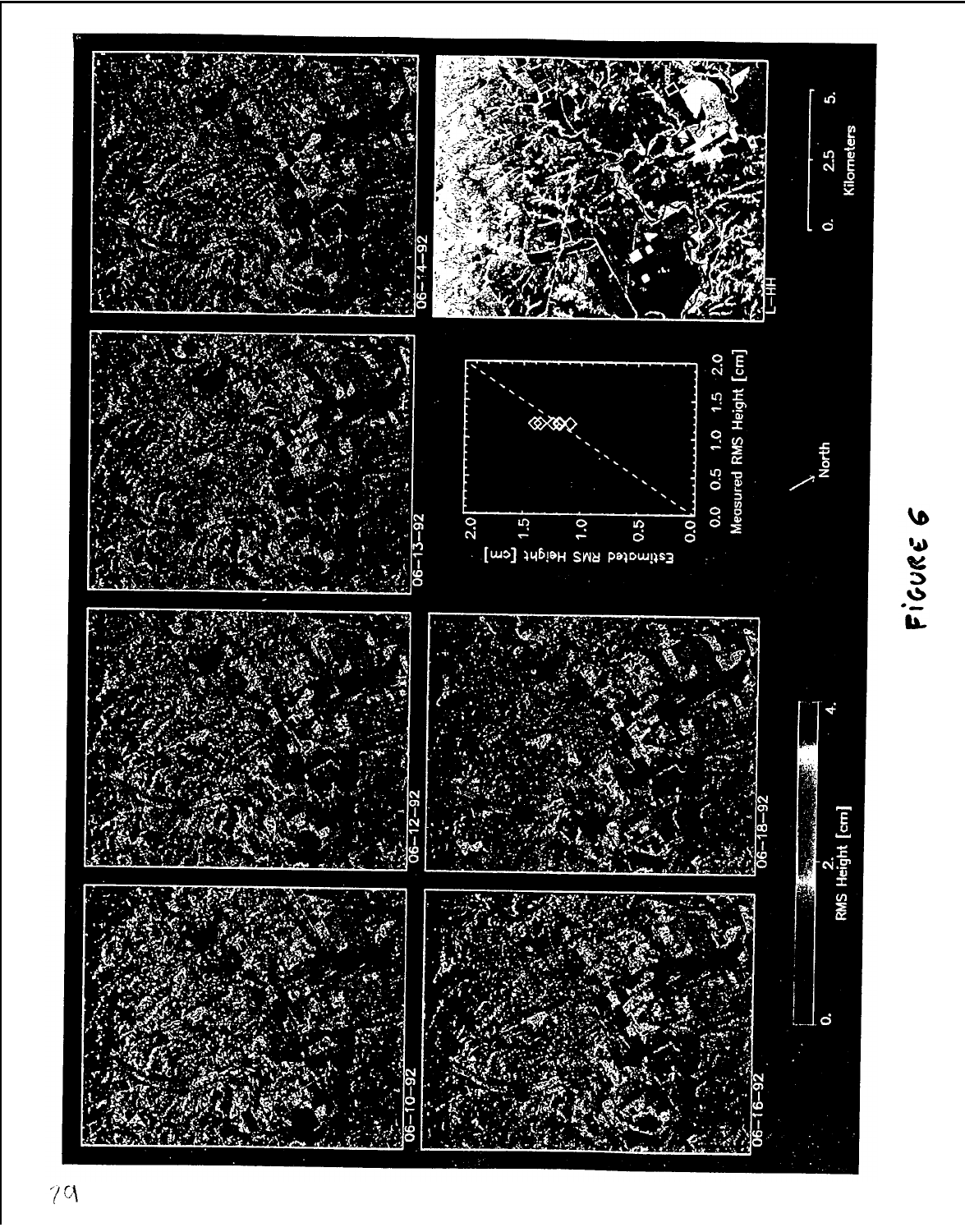

 $Ficute$  7